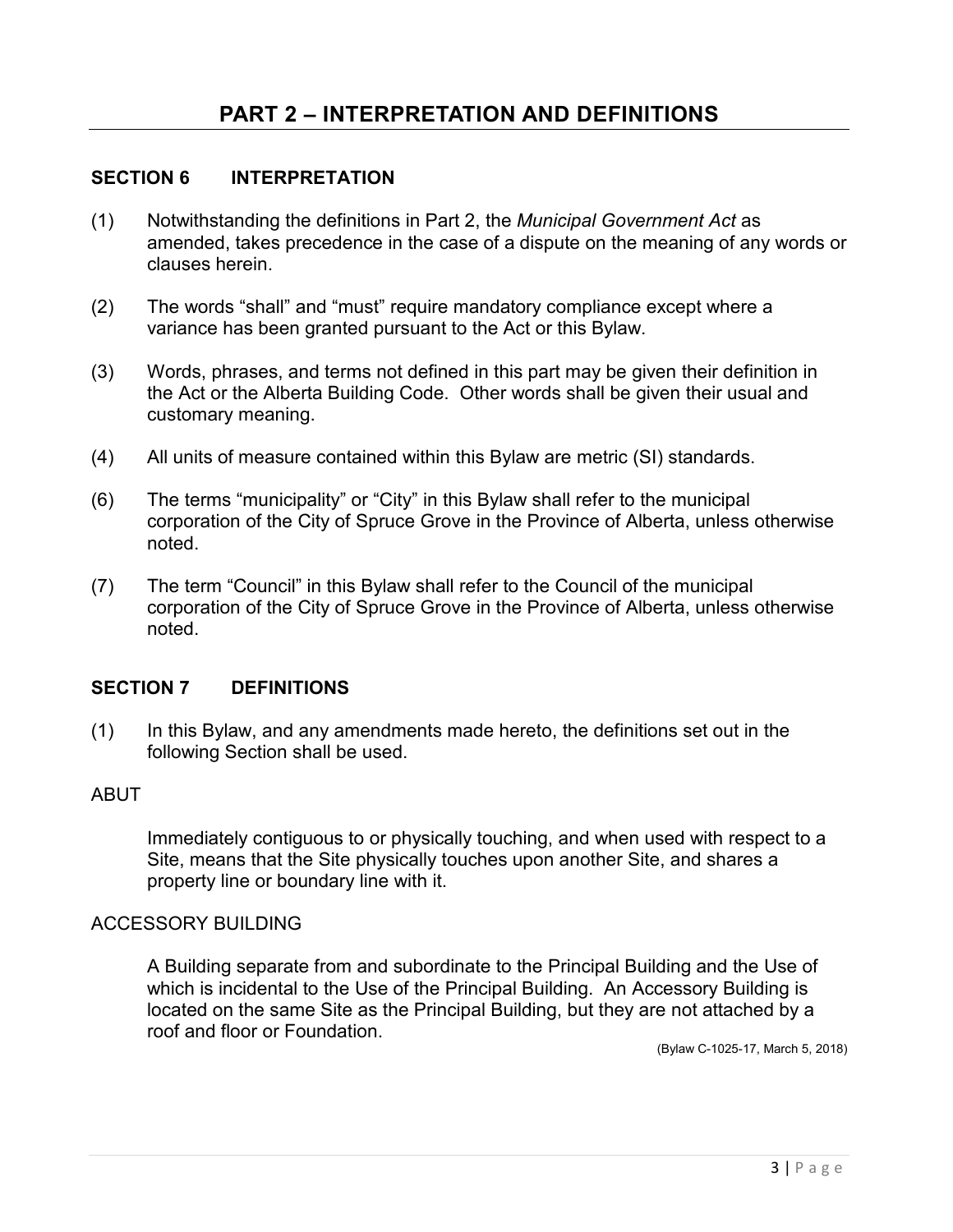# ACCESSORY USE

A Use incidental and subordinate to the Principal Use, located on the same Site as the Principal Use.

### ADJACENT

Land that is contiguous to a Site and includes land that would be contiguous if not for a Street, stream, pipeline, public utility lot, power line, railway or similar feature.

### ADULT ENTERTAINMENT FACILITY

- (a) A Development or part thereof where, for any consideration, live performances are held, the central feature of which is a Specified Act or Specified Body Area; or
- (b) Any cinema where motion pictures or videos, or similar electronic, digital, photographic reproductions are shown or displayed, the central feature of which is a Specified Act or Specified Body Area; and
- (c) More than 25% of the inventory is used to display items for sale or rent, the central feature of which is a Specified Act or Specified Body Areas, including items meant to stimulate or are reproductions of a Specified Body Area.

Typical uses include, but are not limited to, adult mini theatres, strip clubs or shows, peepshows and adult video stores. (Bylaw C-942-15, Jan. 29, 2016)

### AFFORDABLE HOUSING

A Dwelling shall be deemed as Affordable Housing when the cost of purchasing or renting the Dwelling inclusive of heating, costs no more than 30% of the annual core Needs Income Thresholds for Spruce Grove as determined by the Canada Mortgage and Housing Corporation. The Core Needs Income Threshold for Spruce Grove is posted annually on the Province of Alberta, Municipal Affairs website.

# **AGRICULTURE**

The cultivation of soil for the growing of crops and all related activities, or the raising of animals to provide food or other products. This shall not include Confined Feeding Operations or Cannabis Production Facilities.

(Bylaw C-999-17, Aug. 14, 2017 and Bylaw C-1027-17, June 13, 2018)

### ALCOHOL SALES, MAJOR

Development used for the retail sale of alcoholic beverages to the public. This Principal Use may include as a subordinate use the retail sale of related products.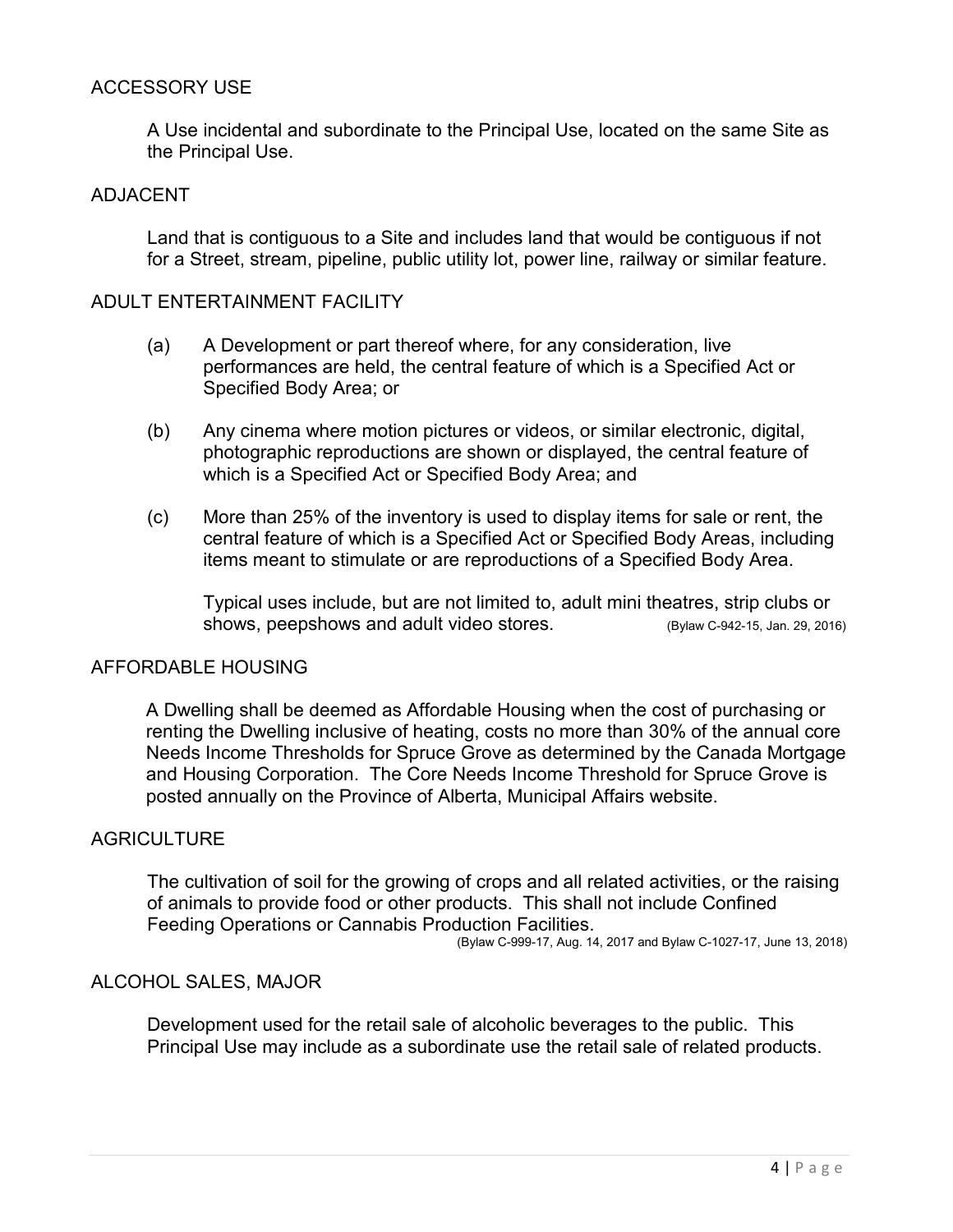# ALCOHOL SALES, MINOR

Development used for the retail sale of alcoholic beverages to the public. This Principal Use may include as a subordinate use the retail sale of related products. The maximum Floor Area for this use shall be  $275.0$  m<sup>2</sup> per business premise.

# ALLEY

A narrow road right-of-way providing access to the rear of Buildings and parcels of land.

### AMENITY AREA

A space which is provided for active or passive recreation and enjoyment of the occupants of a Development. Such an area may be for either private or communal use and may be under individual or common ownership.

#### ANIMAL SERVICE FACILITY, MAJOR

A Development for the purpose of treatment, boarding, training, or grooming of small animals and includes retail sales of associated products. This includes such use as animal hospitals, boarding and breeding kennels, impounding and quarantining facilities, but does not include the sale of animals.

### ANIMAL SERVICE FACILITY, MINOR

A Development primarily for the purpose of outpatient care, small animal training not to exceed ten animals on the premises at any one time for training purposes, treatment or grooming of animals and includes retail sales of associated products. Boarding of small animals for two nights is permitted when associated with a veterinary clinic. Typical Uses are pet grooming salons and small animal veterinary clinics. This Use Class does not include animal hospitals.

### ARTERIAL ROAD

A Street designed to accommodate medium to high traffic volumes for local and regional trips. Arterial Roads are designed to connect neighbourhoods to one another and the community to regional freeways and expressways. These Streets are mainly four-lane facilities with wide Boulevards and limited access to business and residential Frontages. Arterial Roads are designated in the Transportation Master Plan.

### ASSISTED LIVING FACILITY

An institutional Development intended for residential accommodation with moderate care provisions for residents in a congregate setting. Assisted living residents do not require continuous access to professional services or on-site professional services. Room and board services, light housekeeping services, 24 hour availability of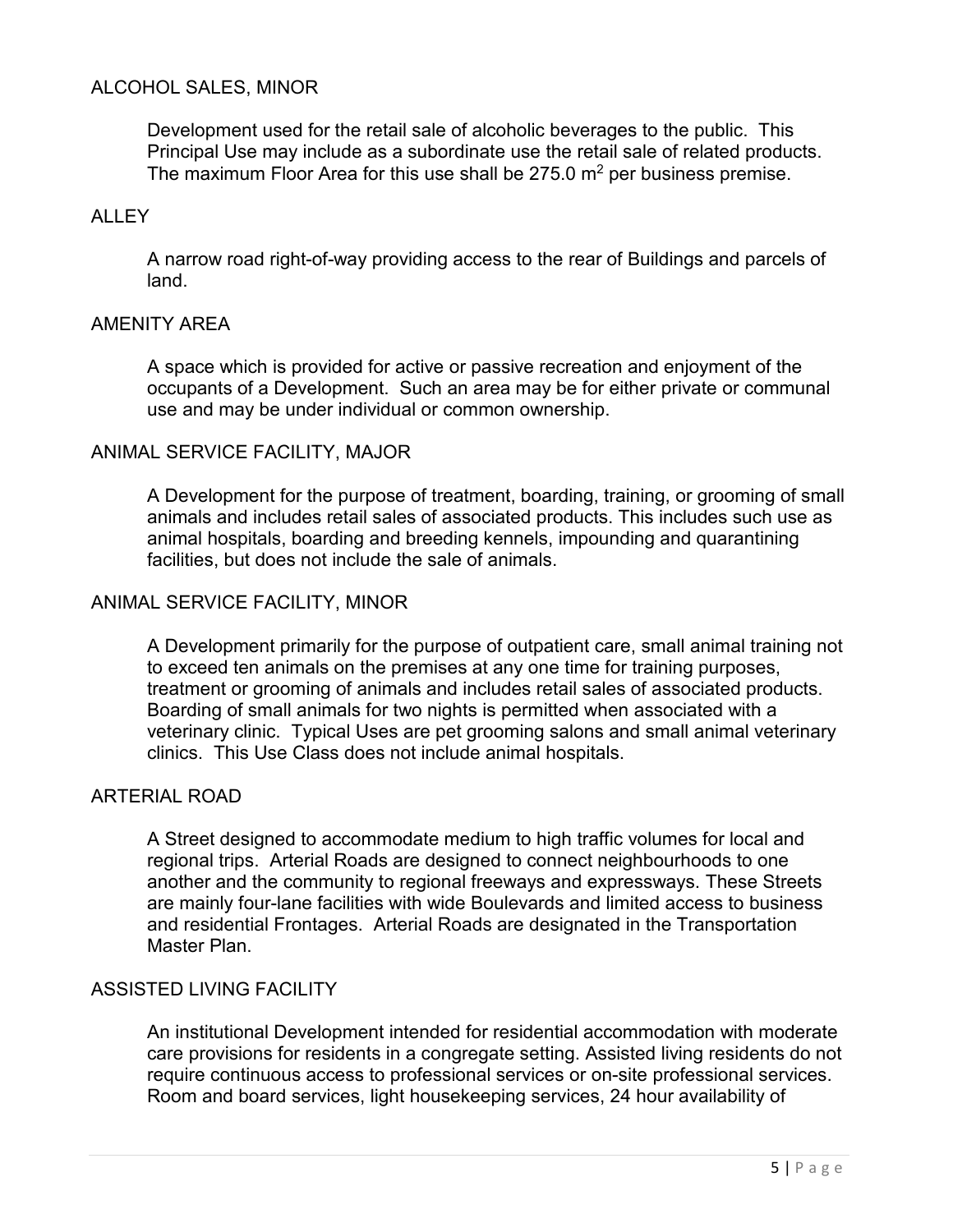assistance and oversight with personal care and social and recreational support may be provided. Assisted living developments may contain independent bungalow units or suites which may contain up to two bedrooms, living area space and cooking facilities.

(Bylaw C-1104-19, May 29, 2020)

### AUCTIONEERING ESTABLISHMENT

A Development specifically intended for the auction of goods, excluding livestock. The Development may include temporary storage areas for items for sale.

# AUTOMOBILE SALES AND RENTAL

A Development where single-axle vehicles, double-axle passenger vehicles, or motorized recreational equipment is displayed for sale, lease or rent. These Developments may also have an accessory Automobile Service Center.

### AUTOMOBILE SALES AND RENTAL, INDUSTRIAL

A Development where vehicles or motorized equipment are displayed for sale, lease or rent, and may include multi-axle vehicles, farm equipment and other large commercial vehicles. These Developments may also have an accessory Automobile Service Center. This Use does not include Equipment Sales, Service and Rentals.

### AUTOMOBILE SERVICE CENTRE

A Development used for the repair and maintenance of vehicles which excludes the sale or distribution of petroleum products. (Bylaw C-942-15, Jan. 29, 2016)

### BALCONY

A covered or uncovered Deck attached to a Principal Building, more than 0.6 m above Grade, and does not have direct access to the ground.

# BED AND BREAKFAST ESTABLISHMENT

A Dwelling occupied by the property owner and used incidentally to provide accommodation to overnight guests for commercial purposes. Up to three rooms may be rented and parking must be provided On Site. (Bylaw C-942-15, Jan. 29, 2016)

# BOARDER

An individual residing in a Dwelling along with other individuals who are the principal occupants of the Dwelling and to whom the Boarder is not related by blood or marriage, where accommodation is provided for compensation to the principal occupant.

## BOARDING AND LODGING HOUSE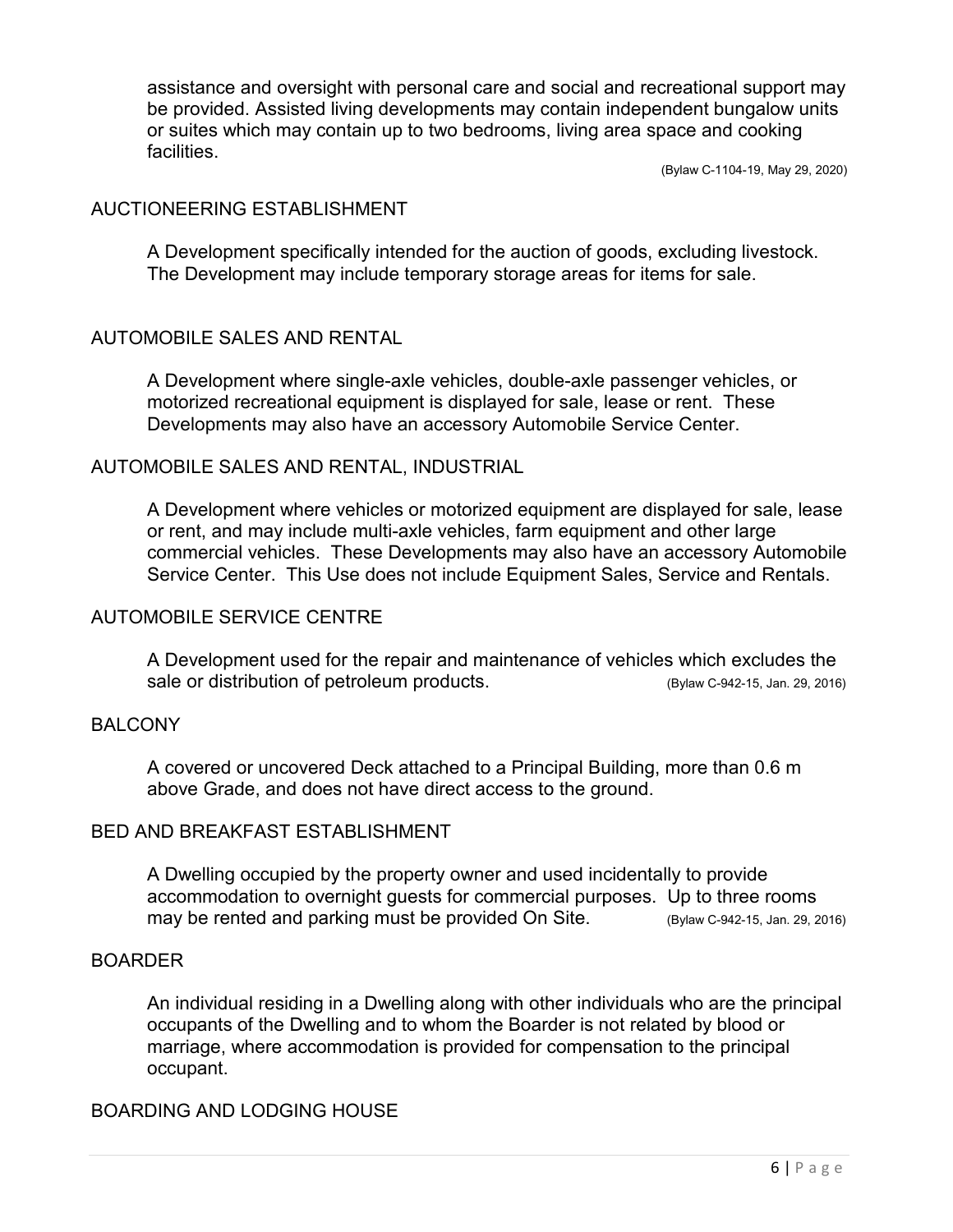A Development consisting of a Building containing sleeping units, which may be in addition to a Dwelling, where lodging or sleeping accommodation with or without meals is provided for remuneration. This Use Class does not include Limited Group Homes or Group Homes. Typical uses include rooming houses and lodges for senior citizens.

### BOULEVARD

That part of the road right-of-way, including Arterial, Collector and Local roads, between the curb and the property line that is designed to suit the needs of the surrounding community and which may include a combination of pedestrian amenities and required Street infrastructure such as traffic signs, walkways, lighting, seating, decorative features and Landscaping.

(Bylaw C-1057-18, March 18, 2019)



### **BUILDING**

Includes any structure constructed or placed on, in, over or under land but does not include a street, a sidewalk, or bridge forming part of a Street.

# BULK FUEL SALES

A Development that provides petroleum products and other motor vehicle fluids in large quantities, primarily to commercial or industrial vehicles and fleets.

### BUS DEPOT

A Development where large commercial motor vehicles pick-up and discharge fare paying passengers.

### BYLAW OFFICER

An employee of the City of Spruce Grove appointed as such and who, in the execution of their duties, is a person employed for the preservation and maintenance of the public peace. (C-973-16, November 16, 2016)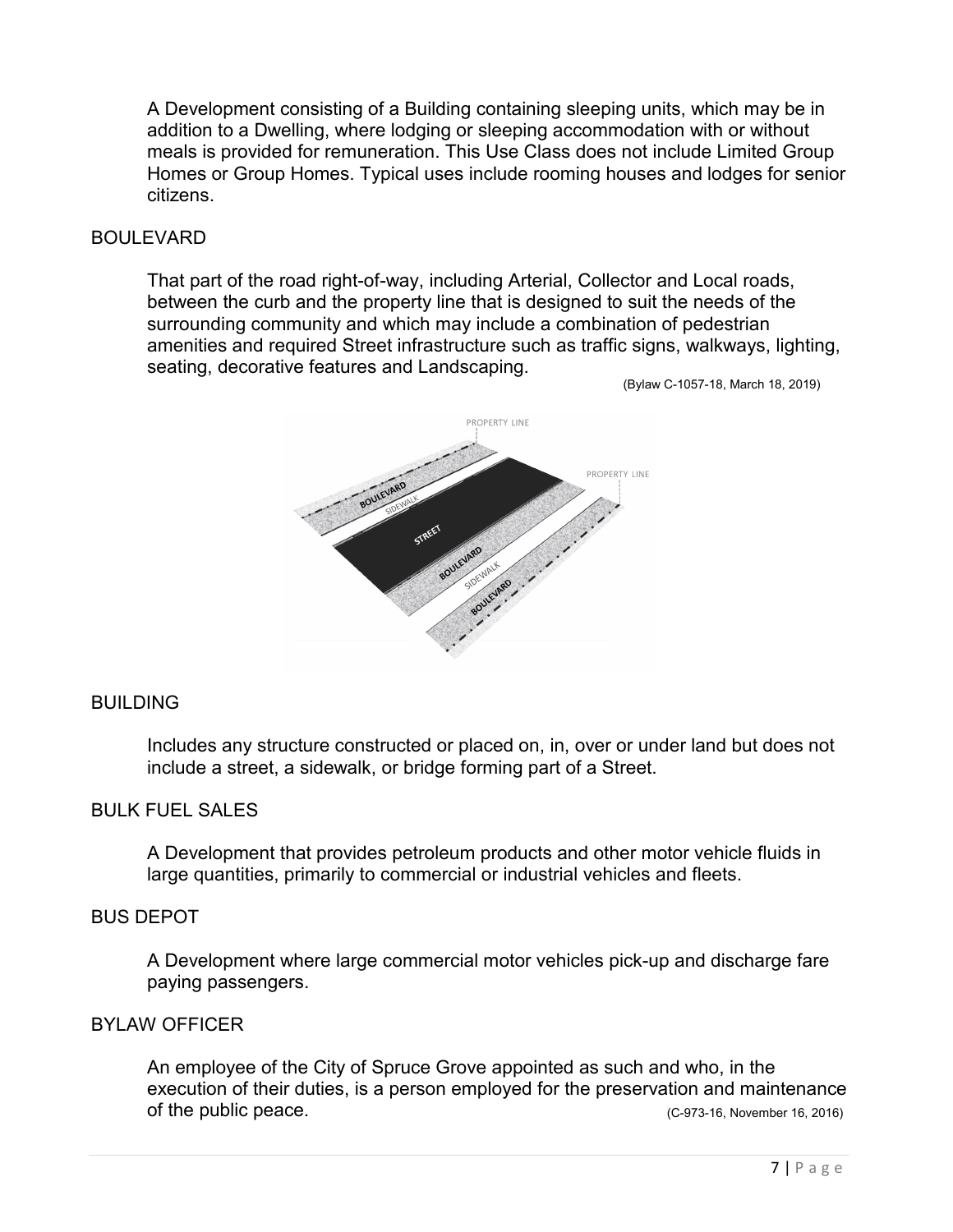# CALIPER

The trunk diameter of a tree measured at a point 150.0 mm above the top of the root ball.

# CAMPGROUND

A Development intended for tents, trailers, or Recreational Vehicles used for temporary overnight accommodation. A Campground may include related Accessory Buildings, including but not limited to administrative offices, eating and cooking shelters, washroom and shower facilities, playgrounds, food concessions, laundry facilities, fire pits, firewood storage, lighting, water supply, sewage disposal facilities, waste collection and recycling facilities.

#### **CAMPSITE**

A space delineated within a Campground for the temporary placement of a tent, trailer, or Recreational Vehicle.

# **CANNABIS**

Cannabis means cannabis as defined in the *Cannabis Act*.

(Bylaw C-1027-17, June 13, 2018)

### CANNABIS ACCESSORY

A thing that is commonly used in the consumption of Cannabis. A Cannabis Accessory includes, but is not limited to, rolling papers or wraps, holders, pipes, water pipes, bongs and vaporizers.

(Bylaw C-1027-17, June 13, 2018)

### CANNABIS PRODUCTION FACILITY

A Development licensed by Health Canada located in a stand-alone Building where Cannabis is grown, processed, packaged, tested, destroyed, stored, distributed or loaded for shipping. Cannabis Production Facilities shall not include Cannabis Sales or Retail Sales as an Accessory Use.

(Bylaw C-1027-17, June 13, 2018)

# CANNABIS SALES

A Principal Use being a business where Cannabis is sold in accordance with the following provisions:

- a. Cannabis sold is for consumption Off Site and Cannabis shall not be consumed On Site;
- b. no other goods are sold on the premises other than Cannabis Accessories;
- c. all Cannabis offered for sale or sold must be from a federally approved and licensed facility;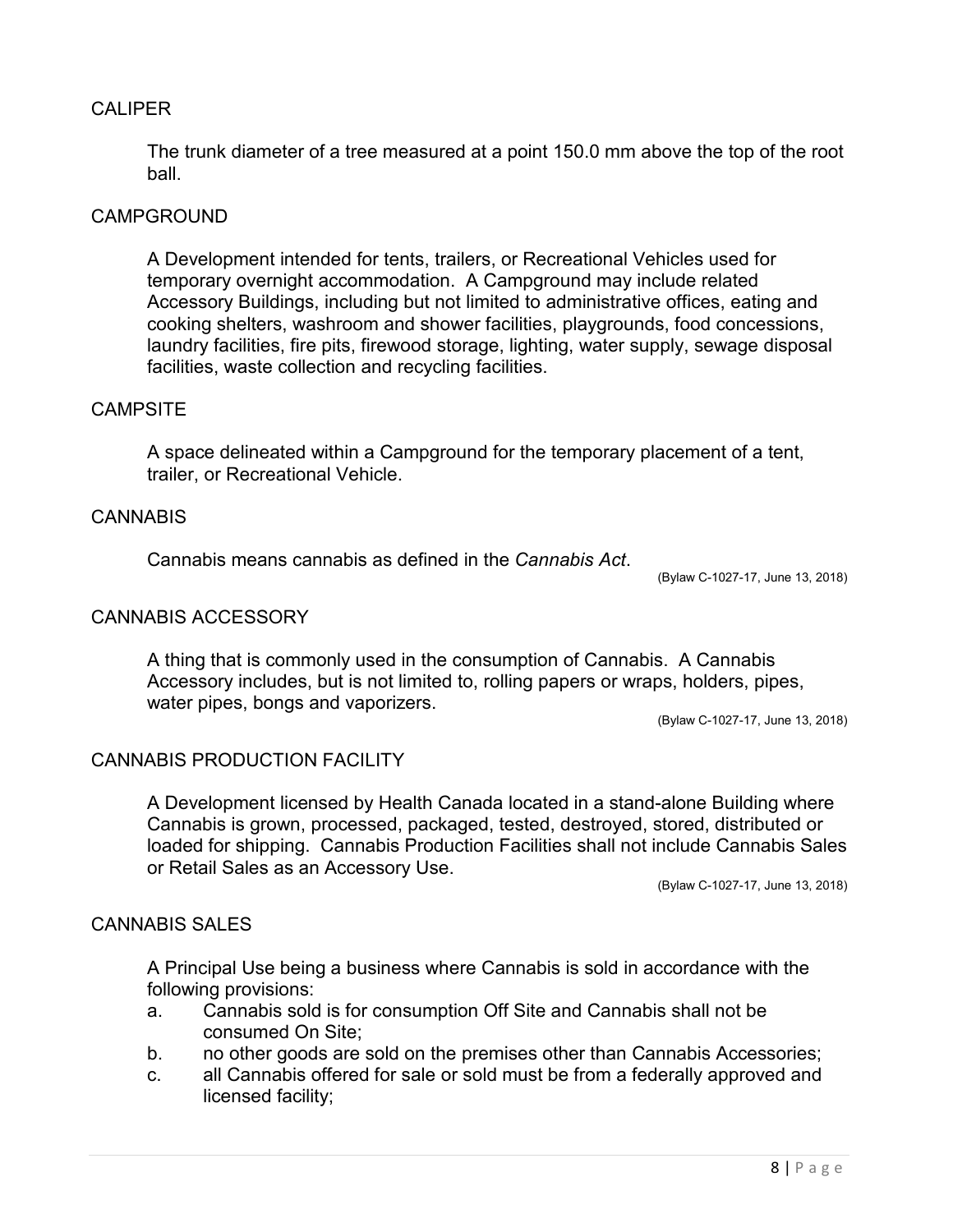- d. the business must be licensed by the Alberta Government; and,
- e. the Use premises, including the associated Loading Space, are located at least
	- 1. 200.0 m to the closest point of another Cannabis Sales Use;<br>2. 100.0 m to the closest Site Line of a School, a municipally ow
	- 2. 100.0 m to the closest Site Line of a School, a municipally owned Site used by a School with an associated joint use agreement, or a future School Site as depicted in an adopted Area Structure Plan;
	- 3. 100.0 m to the closest point of a municipal Playground or Recreational Establishment, Outdoor;
	- 4. 100.0 m to the closest Site Line of a provincial health facility in accordance with the *Gaming, Liquor and Cannabis Act*;
	- 5. 100.0 m to the closest point of a Recreational Establishment, Indoor Use that is publicly owned or operated;
	- 6. 100.0 m to the closest Site Line of a public library; and,
	- 7. 25.0 m to the closest point of a Child Care Facility Use, including the associated On Site play area.

(Bylaw C-1027-17, June 13, 2018)

# **CANOPY**

A Projection extending from the outside wall of a Building, normally for the purpose of shielding a part of the property from the sun.

# CANTILEVERED WALL

A projection of part of an exterior wall of a building not supported by foundation wall for the purpose of accommodating a bow or bay window, shelving units, closets, a fireplace, or a portion of a bathroom. At no time shall a cantilevered wall section extend the entire length of a room if it encroaches into any required setback.

(Bylaw C-942-15, Jan. 29, 2016) (Bylaw C-1057-18, March 18, 2019)

### CAR SHARE, RESIDENTIAL

A car or cars that is rented for short time periods (typically by the hour) and is available to all residents of a Site; when not in use the car is stored on the Site or within 150.0 m walking distance from the Site.

### CAR SHARE, NON-RESIDENTIAL

A car or cars that is rented for short time periods (typically by the hour) and is available to all tenants of a Site or specific use within the Site; when not in use the car is stored on the Site or within 150.0 m walking distance from the Site.

### CAR WASH

A Development used for the purpose of washing motor vehicles.

# **CEMETERY**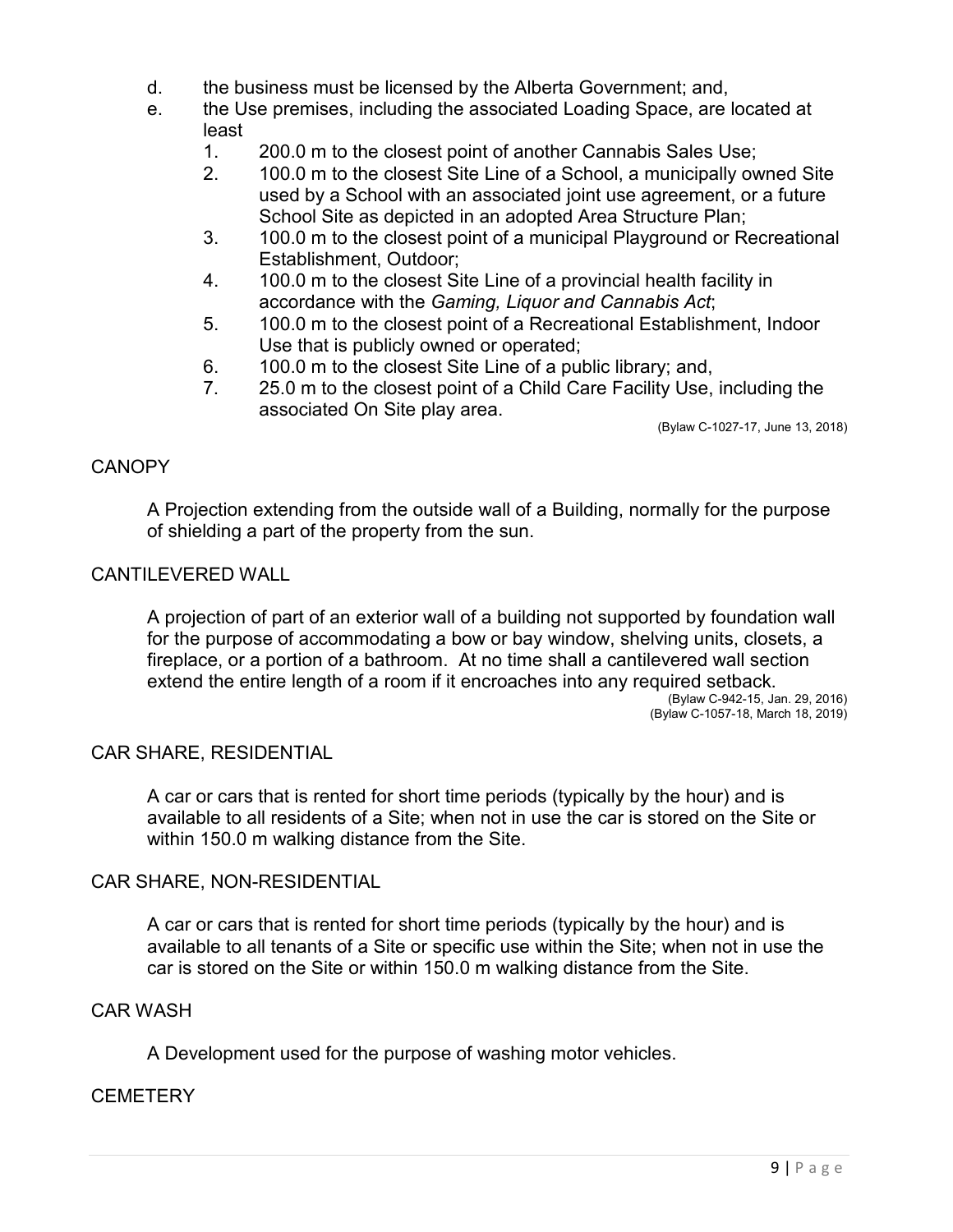As per the Cemeteries Act, land that is set apart or used as a place for the burial of dead human bodies or other human remains, or in which dead human bodies or other human remains are buried.

# CHILD CARE FACILITY

A Development used to provide care and supervision, but not overnight accommodation, to seven or more children under the age of thirteen. Typical Uses are day care centres, before and after school care, and pre-schools. Child Care Facilities, including associated On Site play areas, shall be located a minimum of 25.0 m from the closest point of a Cannabis Sales Use. (Bylaw C-942-15, Jan. 29, 2016 and Bylaw C-1027-17, June 13, 2018)

# COLLECTOR ROAD

Streets that connect local and Arterial Roads and also provide direct property access. Major collectors are identified in the Transportation Master Plan.

# COMMERCIAL SCHOOL

A Development for privately funded instruction and education which may or may not offer courses equivalent to those at public education facilities. This use may include private instruction as a Home Occupation.

#### COMMERCIAL SCHOOL, NON-INDUSTRIAL

A Development for privately funded instruction and education which may or may not offer courses equivalent to those at public education facilities, but shall not offer courses related to industrial training. This use may include private instruction as a Home Occupation. The state of the state of the state of the state of the state of the state of the state of the state of the state of the state of the state of the state of the state of the state of the state of the state

#### COMMUNICATION TOWER

Any tower used to provide a broad range of communication services through the transmitting, receiving or relaying of voice and data signals such as radio, cellular, broadcast, and wireless date. For the purposes of this Bylaw, this excludes Radio Antenna. Examples include cell phone towers and wireless internet towers. (Bylaw C-942-15, Jan. 29, 2016)

#### CORNER

The intersection of any two Site lines.

### CORNER CUT

An area of land provided and maintained for adequate and safe visibility for vehicular and pedestrian traffic at intersections of any Street or Alley with any Street or Alley.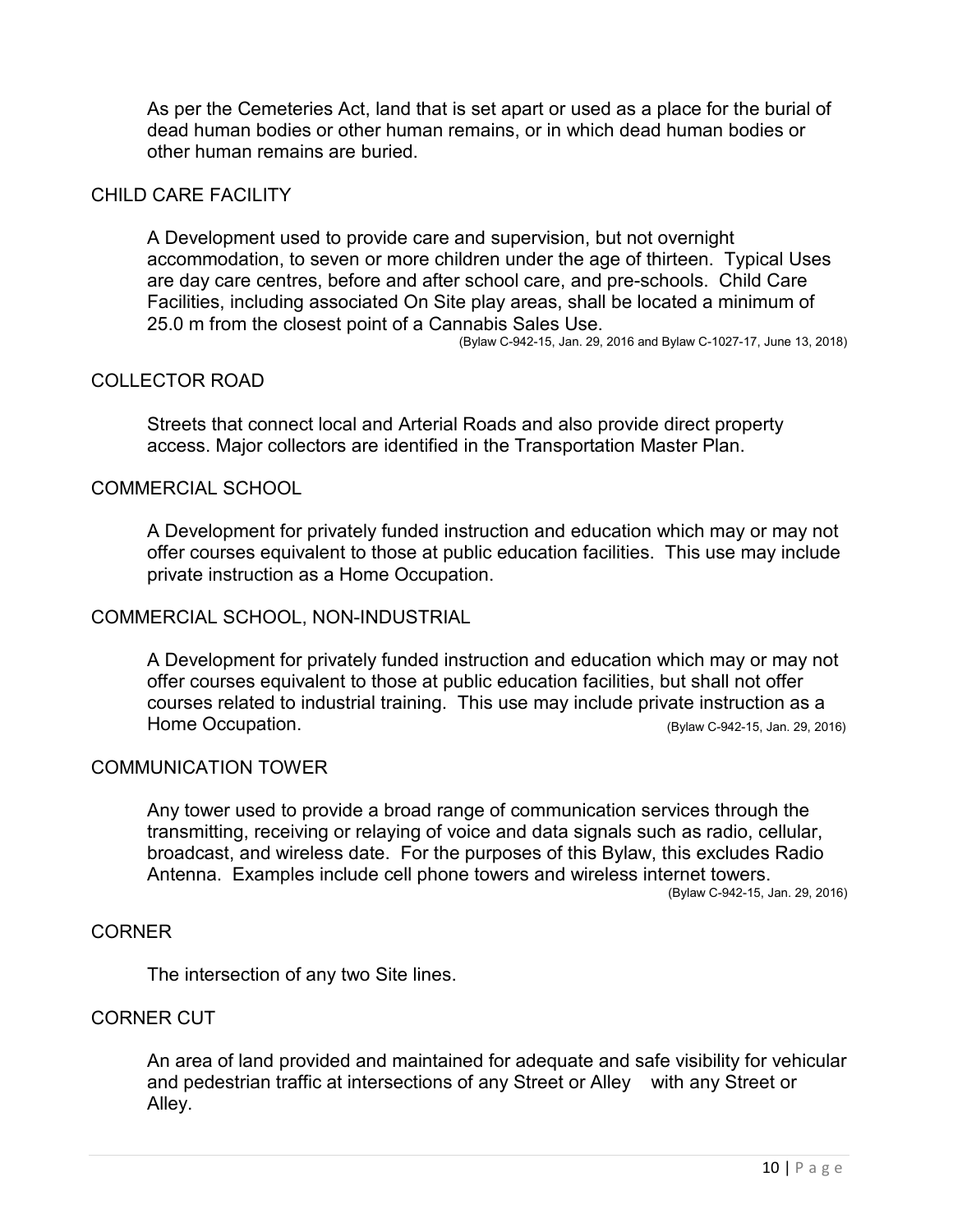### CREMATORIUM

A facility fitted with proper appliances for the purpose of cremation of human and animal remains, and includes everything incidental to that Use.

### CONSTRUCTION COMPLETION CERTIFICATE (CCC)

A certificate issued by the City, confirming that the work is complete and operational, that all deficiencies have been resolved to the satisfaction of the City, and that the warranty period for the work has commenced.

(Bylaw C-1104-19, May 29, 2020)

### DECK

An unenclosed platform or series of platforms with direct access to the ground. A Deck may be attached to a Dwelling. A Deck is deemed to be accessory to the Principal Building on the Site.

### DECK, COVERED

A platform or series of platforms that may be attached to a Dwelling and with a roof attached to and forming part of the same Dwelling, with direct access to the ground. A Covered Deck may be enclosed by glass or other screening.

### **DENSITY**

The number of residential units on a Site divided by the land area of the Site.

### DESIGNATED ASSISTED LIVING FACILITY

An institutional development intended for accommodation with flexible 24 hour onsite personal care and oversight, with scheduled access to professional services. Residents receive room and board services, light housekeeping services, 24 hour availability of assistance and oversight with personal care and social and recreational support. Professional services include 24 hour Licensed Practical Nurse oversight, Registered Nurse on-call and intermittent scheduled services provided. Settings are therapeutically designed to offer comfort and safety to clients who are fearful, who may be at risk for wandering and who need more structure and stimulation. Suites may or may not include a small kitchen.

(Bylaw C-1104-19, May 29, 2020)

### **DEVELOPER**

A person or agency required to obtain a Development Permit, or one that has possession of a valid Development Permit.

### DEVELOPMENT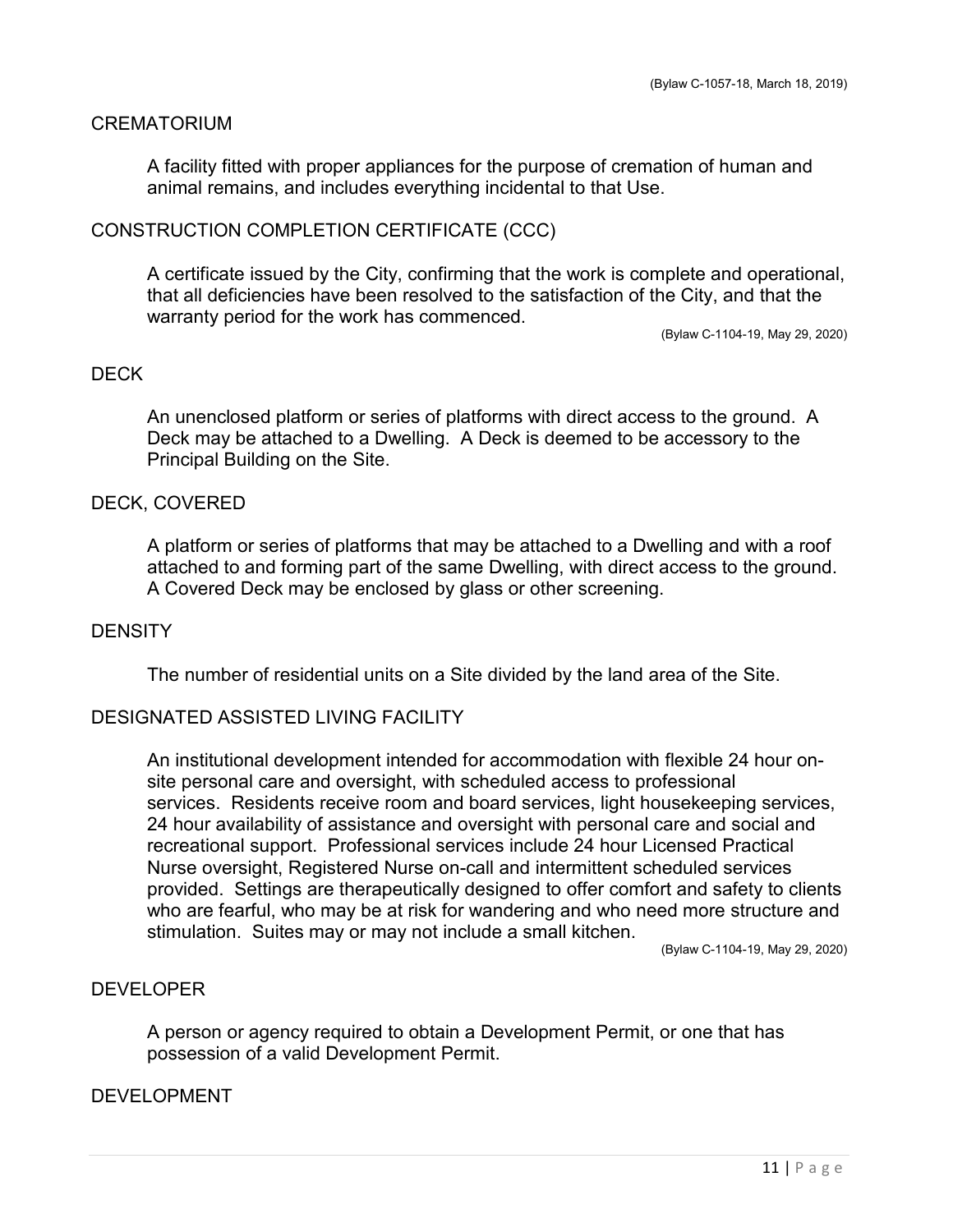As per the *Municipal Government Act*:

- (a) An excavation or stockpile and the creation of either of them; or
- (b) A Building or an addition to or replacement or repair of a Building and the construction or placing of any of them in, on, over or under land; or
- (c) A change of use or change in intensity of Use of land or a Building or an act done in relation to land or a Building that results in or is likely to result in a change in the Use or the intensity of Use of the land or Building. (Bylaw C-1025-17, March 5, 2018)

### DEVELOPMENT OFFICER

The official(s) appointed by the City Manager with the responsibility of receiving, considering and deciding on applications for Development under this Bylaw.

### DEVELOPMENT PERMIT

A document that is issued under this Bylaw and authorizes Development. A Development Permit is separate and distinct from a Building Permit.

# DISCRETIONARY USE

A use of land or Buildings described in the District Regulations of this Bylaw for which a Development Permit may be issued with or without conditions, which conforms to this Bylaw.

### DRIVE THROUGH BUSINESS

A Development which services customers who remain in their vehicle while business is conducted. A Drive Through Business may be the Principal Use on a Site or an Accessory Use.

### **DUPLEX**

A single Building containing two Dwellings on the same Site, not including Secondary Suites. Each unit shall have a separate entrance directly to the outdoors.

### DWELLING

A complete Building or self-contained portion of a Building used by a household, containing a kitchen, living, sleeping and sanitary facilities intended as a permanent residence and having an independent entrance either from the outside of the Building or through a common area inside the Building. Dwelling shall also mean Dwelling unit.

### EASEMENT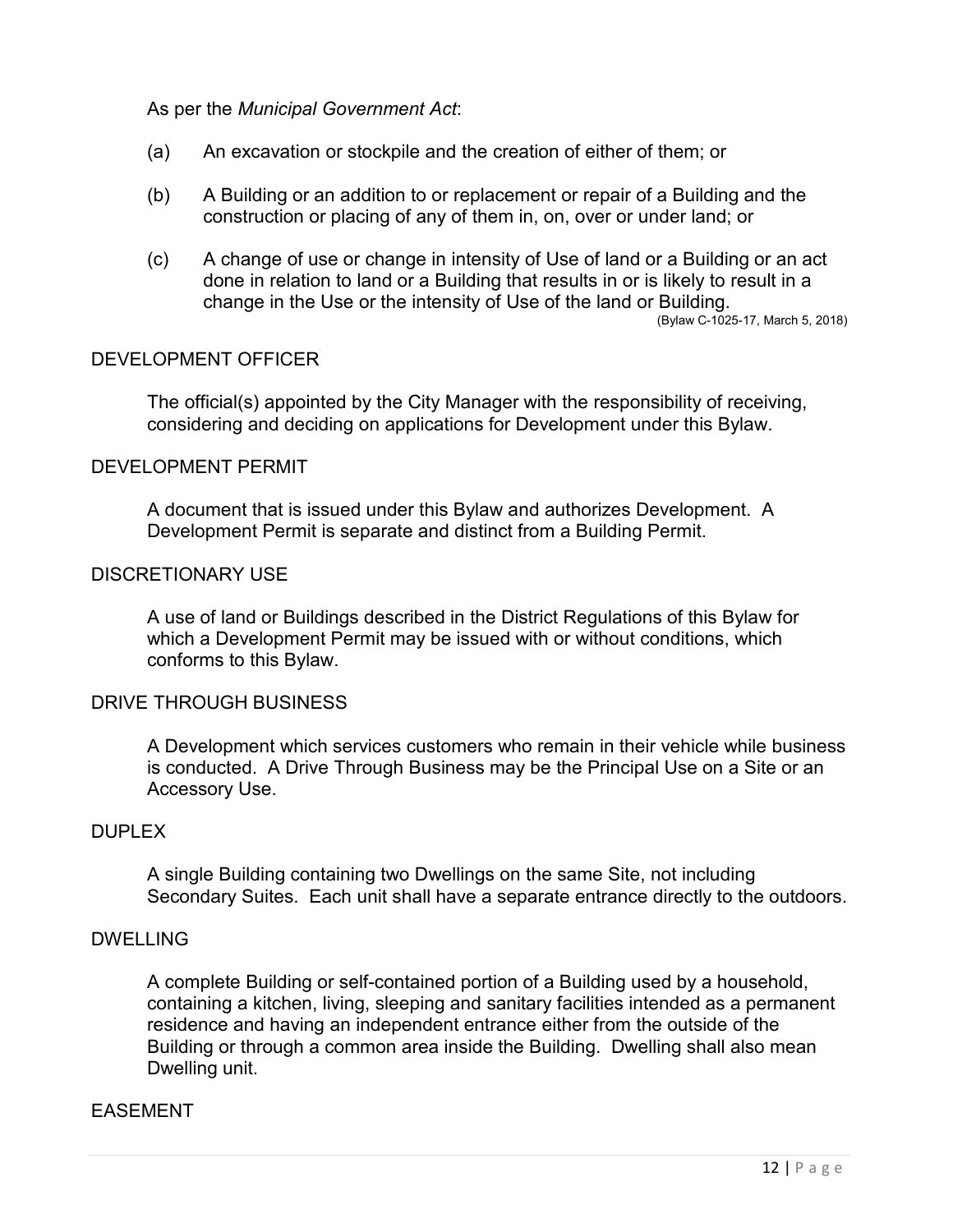A registered right to use land, generally for access to other property or as a right of way for a Public Utility.

# EATING AND DRINKING ESTABLISHMENT

A Development where prepared food and beverages are offered for sale to the public for consumption on the premises, and may be licensed by the Alberta Liquor and Gaming Commission. Such facilities may include live entertainment but not include Adult Entertainment.

### EMERGENCY MEASURE

Any activity that is intended to mitigate the effects of an emergency or disaster and is to provide for the safety, health or welfare of people and the protection of property and the environment in the event of such an occurrence. (Bylaw C-942-15, Jan. 29, 2016)

### EQUIPMENT SALES, SERVICE AND RENTALS

A Development where residential, industrial and/or commercial equipment is kept for sale, lease or rental to the public. The equipment may include items such as lawn and garden tools, floor cleaning equipment, masonry tools, painting and decorating equipment, moving tools, plumbing tools, power tools and other similar products.

### EXCAVATION

Any breaking of ground, except common household gardening and ground care.

### EYEBROW

A rounded expansion of a Street beyond the required curb line to provide additional frontage for development. (Bylaw C-900-15, Feb. 23, 2015)

### FAMILY DAY HOME

A Use accessory to a Principal Dwelling used to provide care and supervision, but not overnight accommodation, for four to six children or adults. This number shall include any children under the age of five who are otherwise permanent residents of the Dwelling. (Bylaw C-900-15, Feb. 23, 2015 and Bylaw C-942-15, Jan. 29, 2016)

### **FENCE**

A vertical physical barrier constructed for the purpose of marking a boundary, limiting visual intrusion, sound abatement or preventing unauthorized access.

### FLEET SERVICES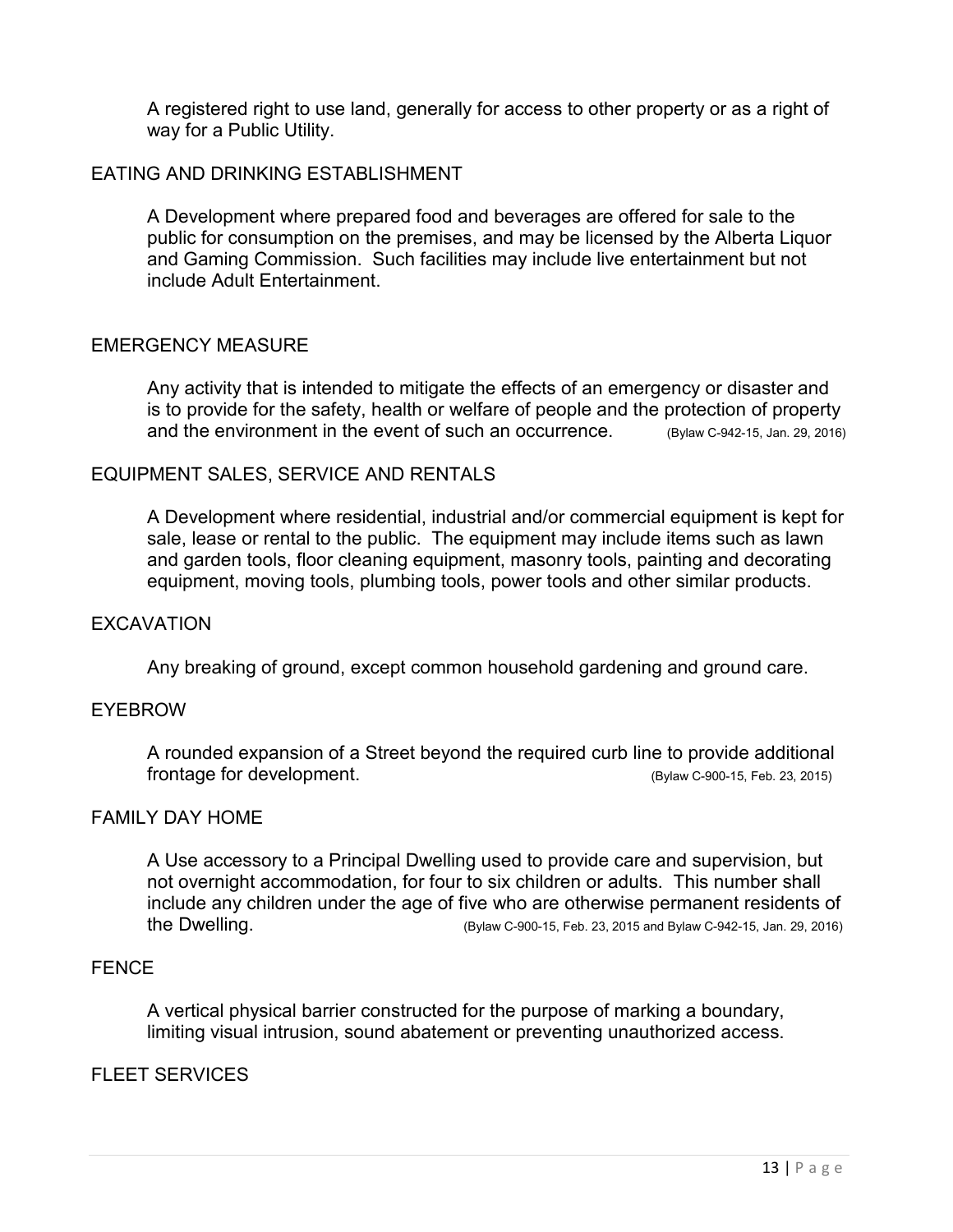A Development using a fleet of vehicles for the delivery of people, goods or services, where such vehicles are not available for sale or long term lease. This Use Class includes ambulance services, taxi services, bus lines, messenger and courier services, or similar type services.

(Bylaw C-1057-18, March 18, 2019)

### FLOOR AREA

The greatest horizontal area of a Building above Grade within the outside surface of exterior walls or within the glass line of exterior walls and the centreline of fire walls, but not including the Floor Areas of elements of a Building such as basements, elevator shafts, attached Garages, Parking Structures, Accessory Buildings or garbage storage areas.

(Bylaw C-942-15, Jan. 29, 2016)

### FLOOR AREA, GROSS

The total horizontal area of a Building contained within the outside surface of the exterior and basement walls, provided that in the case of a wall containing windows, the glazing line of windows may be used.

# FOOD TRUCK

A motor vehicle, set up on a temporary basis, from which prepared food and beverages are offered for sale to the public for consumption. This shall not include catering services delivering food. (Bylaw C-891-14, May 25, 2015)

### FOUNDATION

The lower portion of a Building, usually concrete or masonry, including the footings which transfer the weight of a Building to the ground.

### FRONTAGE

The length of a property measured along a Site line adjacent to a Street, or upon a specified Site line determined by the Development Officer where a Site does not Abut a Street.

### FUNERAL HOME

A Development designed for the arrangement of funeral services and supplies to the public; and includes facilities intended for the preparation of dead human bodies for internment or cremation. This shall not mean a Crematorium.

### GARAGE SUITE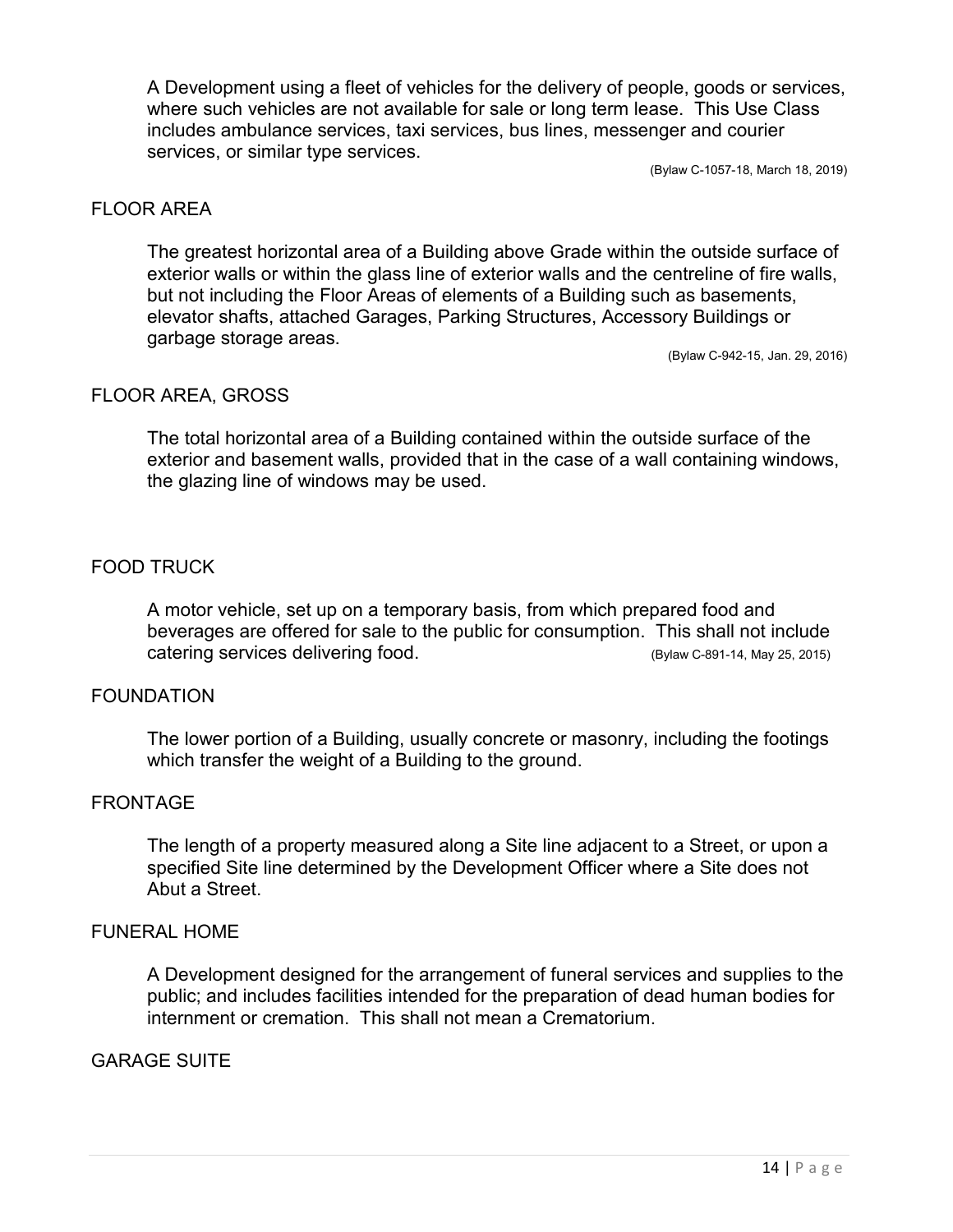A single Storey Dwelling, which is located above a detached Garage. A Garage Suite is Accessory to a Building in which the Principal Use is Single Detached Dwelling. A Garage Suite has cooking facilities, food preparation, sleeping and sanitary facilities which are separate from those of the Principal Building located on the Site. A Garage Suite has an entrance separate from the vehicle entrance to the detached Garage, either from a common indoor landing or directly from the exterior of the structure. A Garage Suite does not include Secondary Suites or Garden Suites.

(Bylaw C-1096-19, May 29, 2020)

### GARDEN SUITE

A single Storey Dwelling, which is located in a Building separate from the Principal Use Single Detached Dwelling. A Garden Suite has cooking facilities, food preparation, sleeping and sanitary facilities which are separate from those of the Principal Building located on the Site. This Use does not include Secondary Suites or Garage Suites.

(Bylaw C-1096-19, May 29, 2020)

### GAS BAR

A Site or portion of a Site used for the sale of gasoline, propane and other fuels, which may include the sale of other motor vehicle fluids and accessories, but does not include Service Stations or Automobile Service Centres. (Bylaw C-942-15, Jan. 29, 2016)

### GENERAL INDUSTRIAL USE

Development used for one or more of the following activities: manufacturing, processing, assembling, cleaning, repairing, servicing, testing, storage, warehousing or distribution of materials, products or equipment; and may include the training of personnel in general industrial operation. Accessory Uses may include indoor display, office, technical or administrative support areas or any sales operation directly associated with the General Industrial Use activities on-site. This shall exclude natural resource development and Cannabis Production Facilities. (Bylaw C-999-17, Aug. 14, 2017 and Bylaw C-1027-17, June 13, 2018)

### GOLF COURSE

An outdoor Development designated for the game of golf. Accessory Uses may include associated retail sales, driving range, food services and other Commercial Uses typically associated with a golf clubhouse.

### GOVERNMENT SERVICE

Development providing offices for, or services by, the municipal, provincial or federal government.

### **GRADE**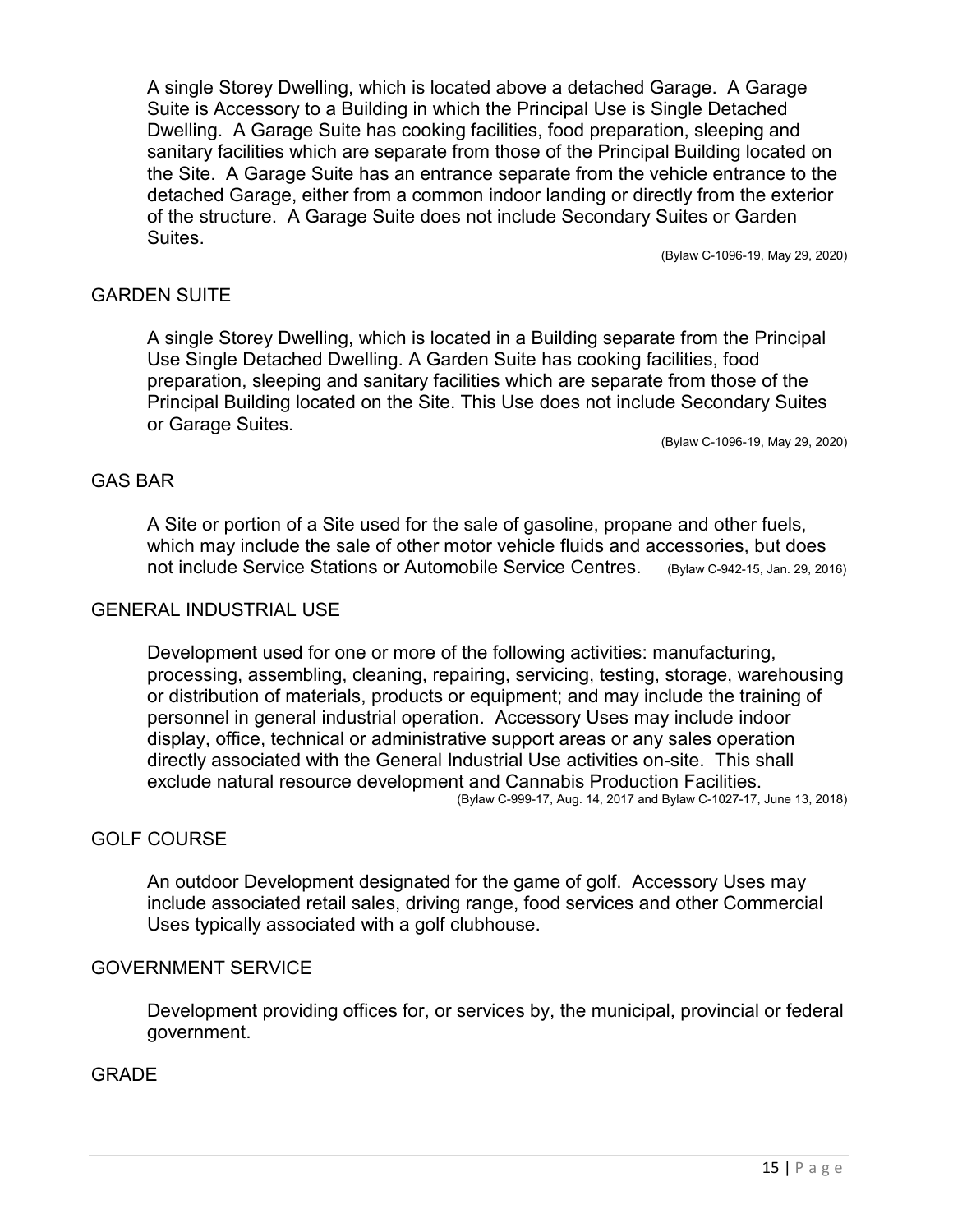The ground elevation established for the purpose of regulating Building Height. The design Grade shall be the level of the ground adjacent to the walls of the Building if the ground is level. If the ground is not level, the design Grade shall be determined by averaging the elevation of the ground for each corner of the Building, excluding an artificial embankment.



# GRADE PLAN

A drawing or specification prepared by a professional surveyor or similar professional discipline which specifies elevations for Buildings, Foundations, drainage features, Streets, Alleys, walks, and the finished ground levels of Development Sites.

### **GREENHOUSE**

A Development used primarily for the raising, storage and sale of bedding, household and ornamental plants, as well as associated products. This use excludes Cannabis Production Facilities.

(Bylaw C-999-17, Aug. 14, 2017 and Bylaw C-1027-17, June 13, 2018)

### GROSS LEASABLE AREA

The total Floor Area of the Building contained within the outside surface of the exterior and basement walls but excludes common interior areas for pedestrian access and circulation, mechanical and utility rooms, public washrooms, stairwells and elevators. (Bylaw C-870-14, Feb 24, 2014)

### GROUP CARE FACILITY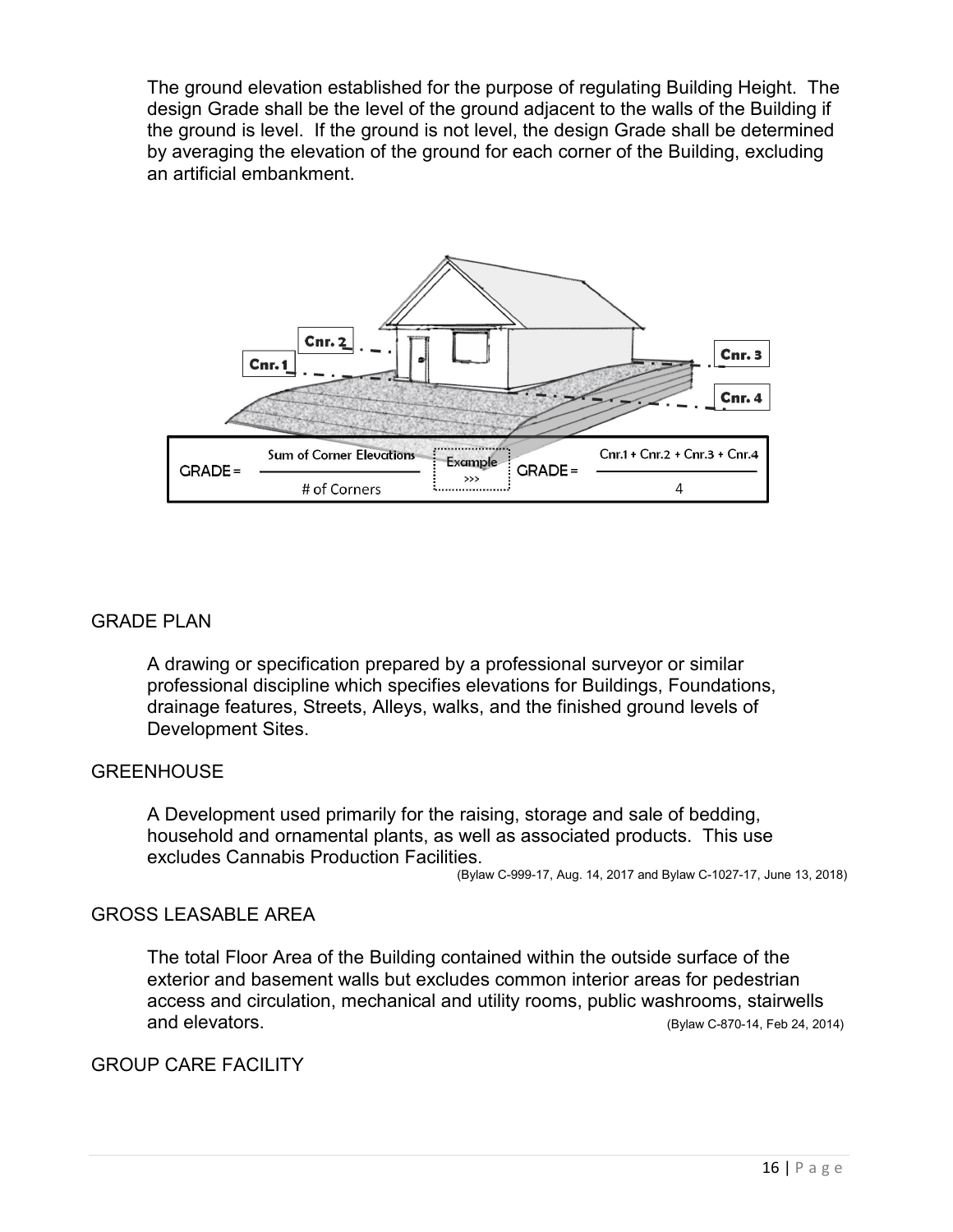A Development consisting of the use of a Building as a facility which is recognized, authorized, licensed or certified by a public authority as a social care facility which provides room, board and services to meet the specified needs for four or more individuals, of whom one or more are unrelated. These individuals may be aged, disabled or undergoing rehabilitation. This use includes supervised facilities such as group homes without age restrictions and halfway houses. A Limited Group Home is not a Group Care Facility.

# GROUP HOME, LIMITED

A residential care facility which is recognized, authorized, licensed or certified by a public authority such as a social care facility intended to provide room and board for six residents or less, exclusive of staff or family members residing in the home, for disabled persons or persons with physical, mental, social or behavioural problems. The facility may provide for the personal rehabilitation of its residents either through self-help or professional care, guidance and supervision. The residential character of the Dwelling shall be primary; with the occupants living together as a single housekeeping unit and using shared cooking facilities. This Use does not include active treatment centers such as drug or alcohol treatment or housing facilities for convicts or ex-convicts (see Group Care Facility). (Bylaw C-942-15, Jan. 29, 2016)

### HARD SURFACE

A ground covering consisting of paving, concrete, asphalt or other durable rigid material suitable for pedestrian or vehicular traffic.

### HEALTH SERVICE

A Development used for the provision of licensed physical and mental health services on an outpatient basis, but does not include hospitals. Typical uses or facilities included medical and dental offices, health clinics, and chiropractic offices. This Principal Use may include the retail sale of related products as an Accessory Use.

### **HEIGHT**

The vertical distance between existing Grade (or design Grade for Development that is not built) and the highest point of a Building, excluding any structure which is not essential to the enclosure or load bearing framework of the Building such as elevator housing, mechanical housing, parapet walls, a roof entrance, ventilating fans, skylights, chimneys, smoke stacks and firewalls.

### HOME OCCUPATION

A business venture carried on within a Dwelling which is not visible in any manner from the outside of the Dwelling. Such an operation is secondary to the residential Use of the Dwelling and does not change the character thereof. This Use does not include Family Day Homes.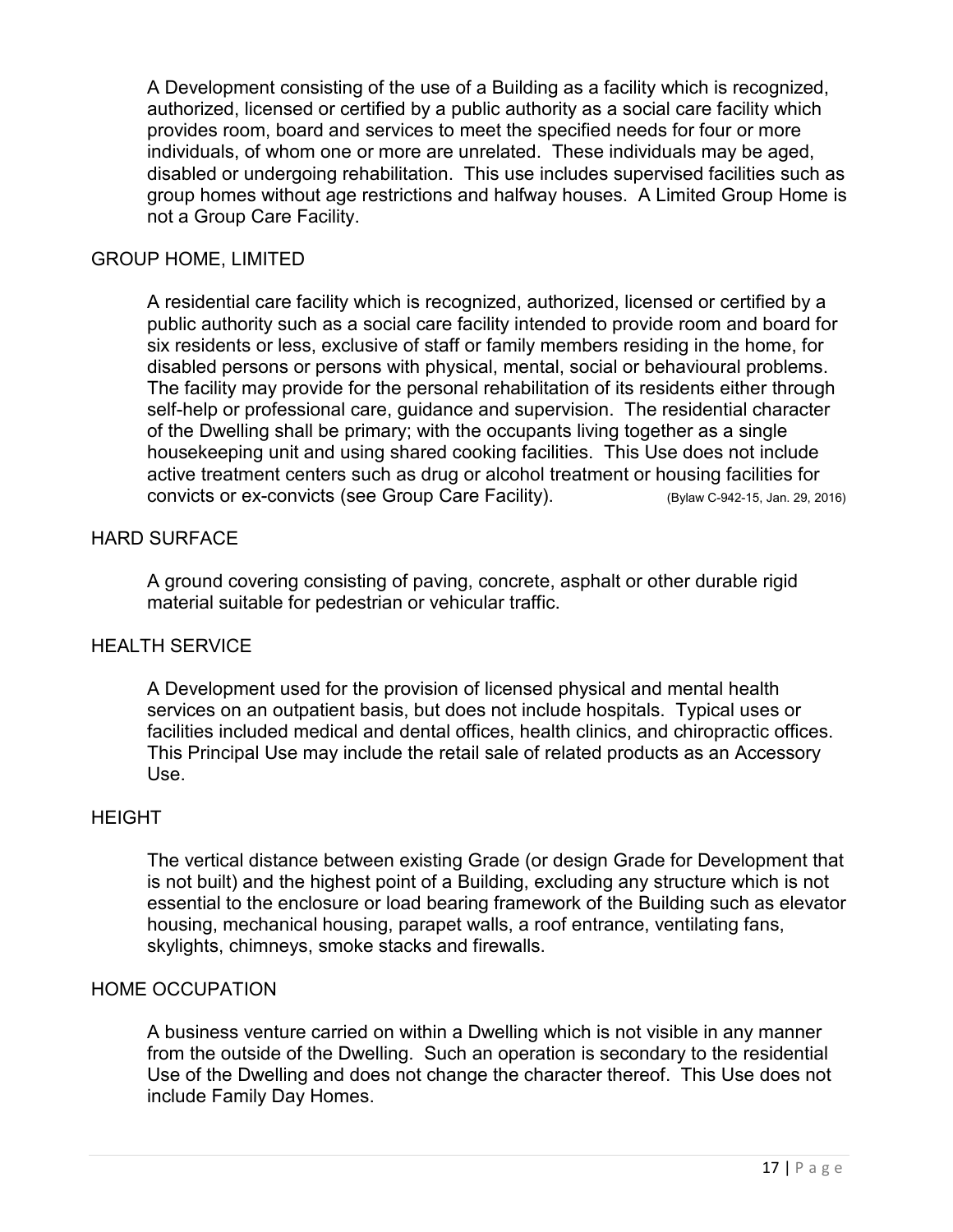# HOSPITAL

A Development used for the provision of medical, surgical and nursing care, either on an inpatient or outpatient basis.

# **HOTEL**

Development used for the provision of rooms or suites for temporary sleeping accommodation where the rooms have access from a common interior corridor and are not equipped with individual kitchen facilities. Hotels may include Accessory food and beverage facilities, meeting and convention rooms, Retail Sales, and Personal Service Establishment.

### IMPERMEABLE MATERIAL

Material that is impenetrable by water and includes building coverage, asphalt, concrete, and brick, stone, and wood that do not have permeable spacing. Impermeable Material does not include gravel, river rock, wood chips, bark mulch, permeable pavers, pervious concrete, permeable asphalt, soil pavement, wood decking with spaced boards, and other materials which have permeable characteristics when in place and are not placed on a layer of material that is impenetrable by water such as plastic sheeting.

(Bylaw C-1104-19, May 29, 2020)

#### LANDSCAPING

The modification and enhancement of a Site through the use of any or all of the following elements:

- (a) soft Landscaping consisting of vegetation such as trees, shrubs, hedges, grass, Xeriscaping and ground cover;
- (b) hard Landscaping consisting of non-vegetative materials such as brick, stone, concrete, tile, and wood, excluding monolithic concrete and asphalt; and
- (c) architectural elements including decorative Fencing, screens, walls and art.

### LOADING SPACE

An off-Street area on the same Site as a Building or group of Buildings for the temporary parking of a commercial vehicle while commodities are being loaded or unloaded.

### LOCAL ROAD

A Street that primarily provides direct property access and is not an Alley.

(Bylaw C-1057-18, March 18, 2019)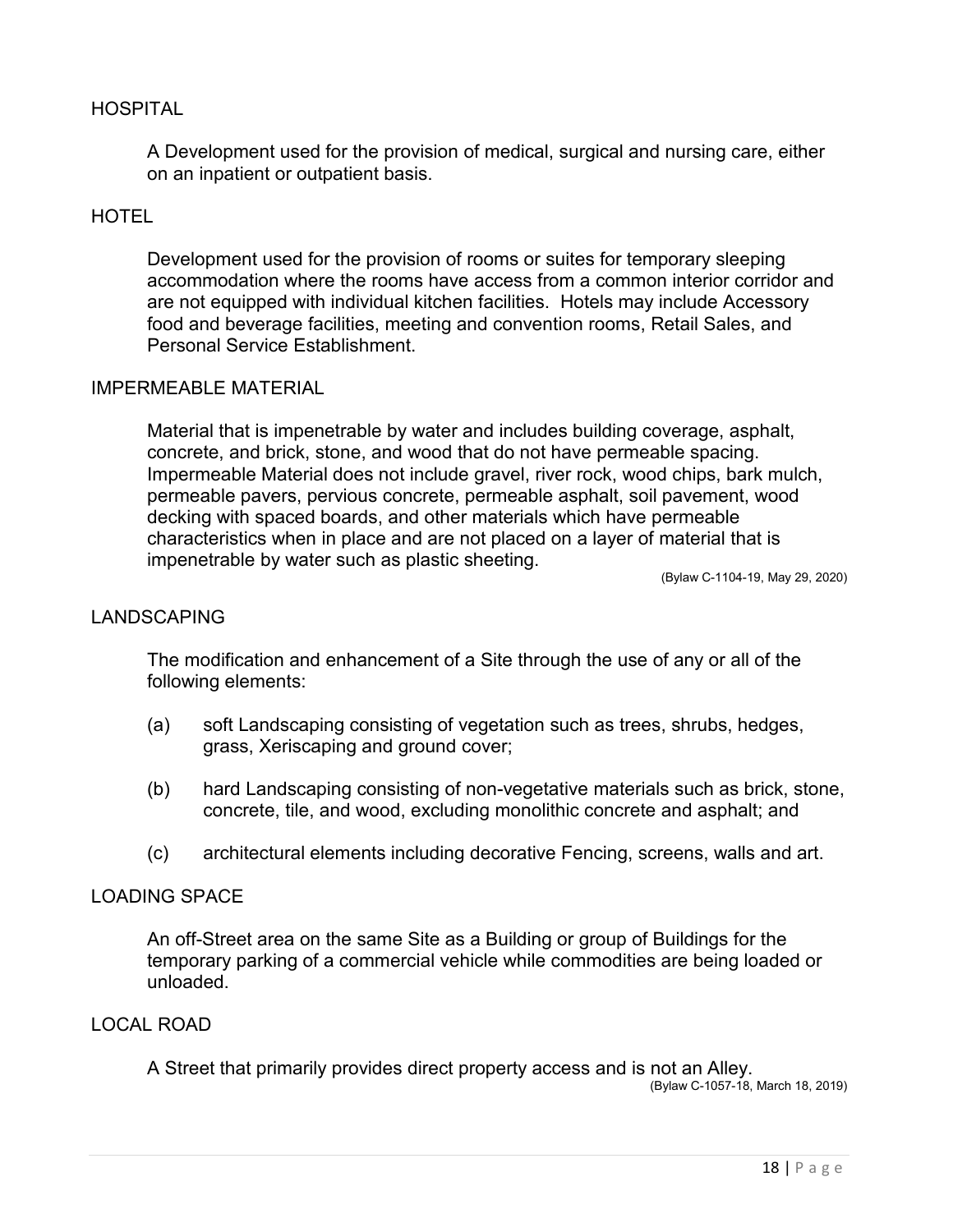### MANUFACTURED HOME

A Dwelling consisting of one factory built dwelling unit designed specifically for transport to and installation on a site. This term includes all previously approved single wide and double wide mobile homes. (Bylaw C-857-13, May 14, 2014)

# MANUFACTURED HOME COURT

A Development area designated for Manufactured Homes and containing areas designated for leasehold tenure which are not subdivided.

(Bylaw C-857-13, May 14, 2014)

### MANUFACTURED HOME PAD

An area upon which one Manufactured Home is intended to be placed within a Manufactured Home Court or a Manufactured Home Subdivided Site.

(Bylaw C-857-13, May 14, 2014)

## MIXED USE DEVELOPMENT

A multi-Storey Building designed for more than one type of land Use on the same Site. The composition of Uses will typically be retail or office on the ground floor, with residential units above. In these Developments, residential Uses shall not be on the same floor as Commercial Uses, and shall not be on the ground floor.

#### **MOTEL**

Development used for the provision of rooms or suites for temporary lodging or housekeeping, where each room or suite has its own exterior access. Motels may include Accessory food and beverage facilities, Retail Sales and Personal Service Establishments.

### MULTI-UNIT DWELLING

A residential Development containing three or more Dwellings that share a common entrance, and may contain one or more suites, containing sleeping and sanitary facilities and may have cooking and food preparation facilities, for temporary lodging or housekeeping.

(C-1013-17, December 13, 2017)

#### MUNICIPAL TICKET

A ticket alleging an offence issued pursuant to the authority of a bylaw of the City. (C-973-16, November 16, 2016)

# NATURAL AREA

An area identified in the Municipal Development Plan, or at the time of redistricting, for conservation, preservation or restoration of natural features, biodiversity and ecological processes. Passive and appreciative recreation activities may take place within these areas such as walking, bird watching and picnicking.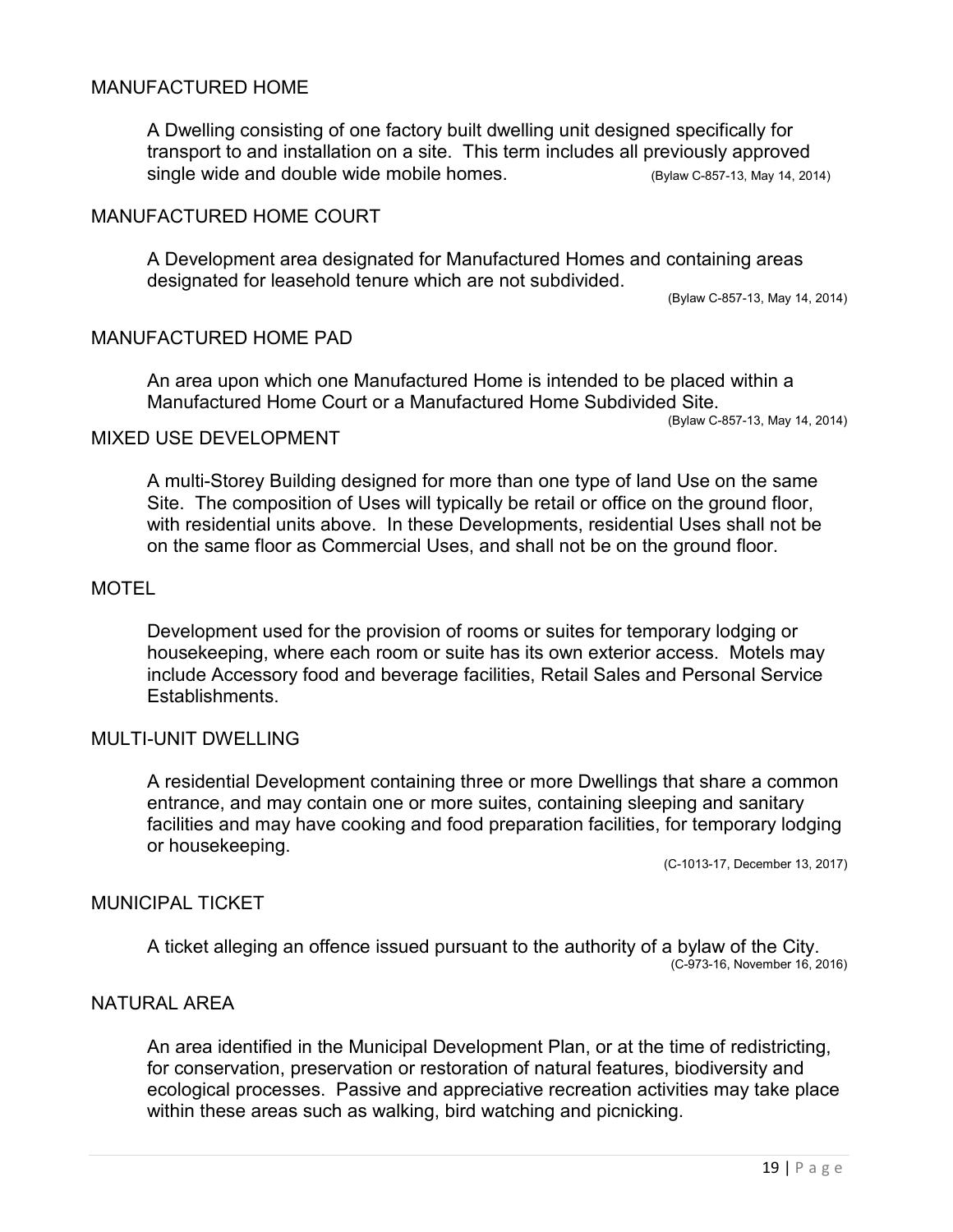# NATURAL RESOURCE DEVELOPMENT

A Development for the removal, extraction and primary processing of raw materials found on or under a Site. Typical uses include gravel, sand or clay pits, and oil and gas wells. This Use does not include the processing of raw materials transported to the Site.

# NON-CONFORMING BUILDING

As per the *Municipal Government Act*, a Building:

- (a) That is lawfully constructed or lawfully under construction on the date that a land use bylaw or any amendment thereof affecting the Building or land on which the Building is situated becomes effective; and
- (b) That on the date the land use bylaw or any amendment thereof becomes effective does not, or when constructed will not, comply with the land use bylaw.

### NON-CONFORMING USE

As per the *Municipal Government Act*, a lawful specific Use:

- (a) Being made of land or a Building or intended to be made of a Building lawfully under construction, at the date a land use bylaw or any amendment thereof affecting the land or Building becomes effective; and
- (b) That on the date the land use bylaw or any amendment thereof becomes effective does not, or in the case of a Building under construction will not, comply with the land use bylaw.

# **OCCUPANCY**

The Use or intended Use of a Building or part thereof for either persons or property.

# OFF SITE

A location other than the Site which is the subject of a Development.

### ON SITE

A location on the Site which is the subject of a Development.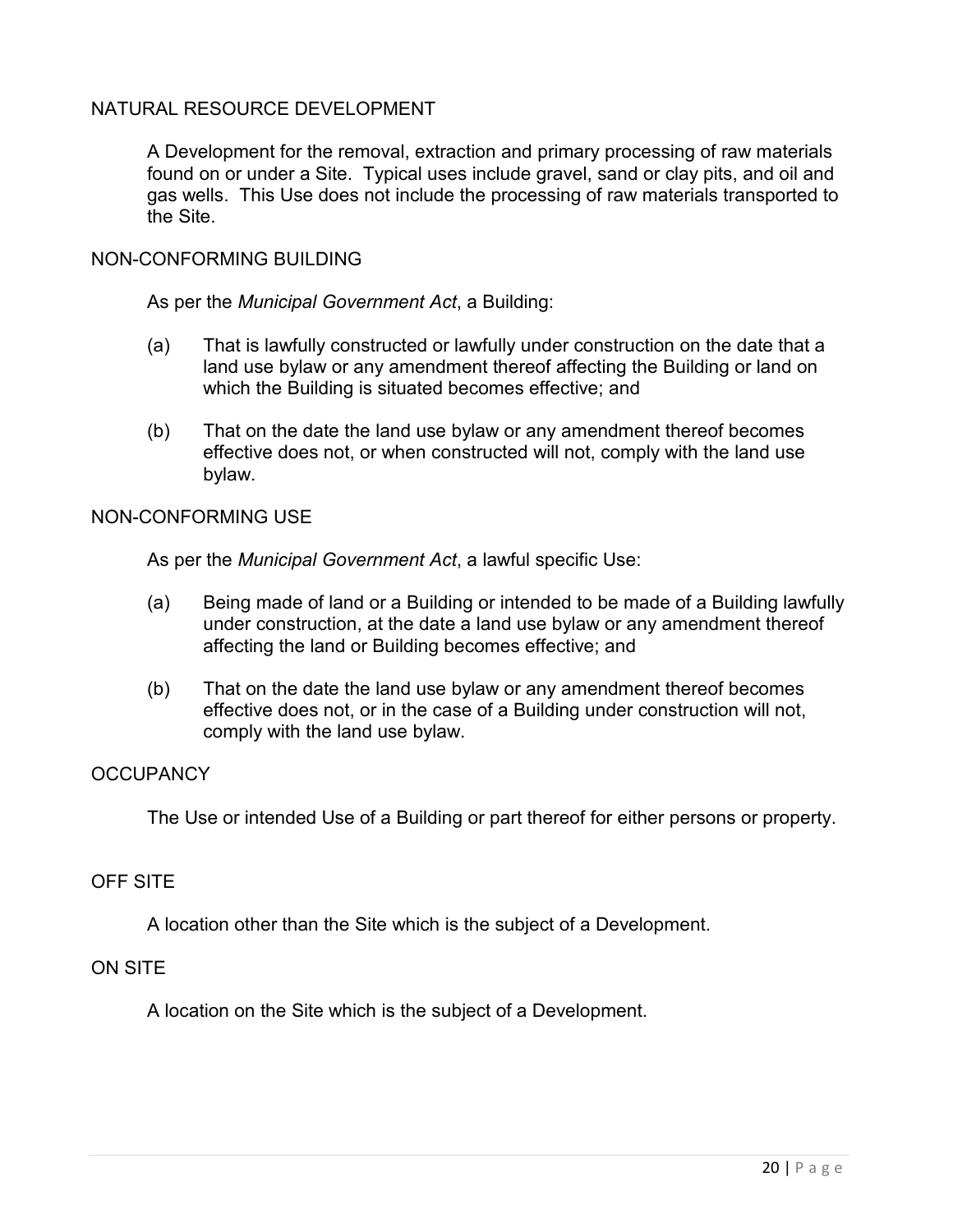# PARK

A specific-use open space area that is managed to provide opportunities for recreation, education, cultural or aesthetic use but shall not include an area for School purposes. A municipal Playground in a Park Site shall be located a minimum of 100.0 m from the closest point of a Cannabis Sales Use.

(Bylaw C-942-15, Jan. 29, 2016 and Bylaw C-1027-17, June 13, 2018)

### PARK AND RIDE FACILITY

A facility and public transportation transfer point that includes a Parking Lot used by regional commuters to park their vehicles or bicycles, and then use public transit for the remainder of their journey. Potential Park and Ride Facilities are identified in the Transportation Master Plan. (Bylaw C-942-15, Jan. 29, 2016)

# PARKING FACILITY

A Site or part of a Site for the parking of vehicles and includes the parking spaces and all other areas required for vehicular access and circulation within the facility. This Use shall not include vehicle storage or parking that is accessory to the principal use. (Bylaw C-942-15, Jan. 29, 2016)

### PARKING STALL

A space delineated and set aside for the parking of one vehicle.

### PATIO

An at grade concrete slab or other hard surface that for the purpose of outdoor gathering.

(Bylaw C-1057-18, March 18, 2019)

### PEACE OFFICER

A member of the Royal Canadian Mounted Police, a Peace Officer appointed under the *Peace Officer Act*, or a City Bylaw Officer. (Bylaw C-973-16, November 16, 2016)

### PEDESTRIAN ORIENTATION

The extent to which a Development on a Site caters specifically to those on foot, as opposed to those arriving by automobile. This type of Development is characterized by the location and access to building from Streets and Sidewalks and is notable for its attention to architectural details including Building design, signage, Landscaping and lighting, which are highly articulated and relate closely to the Street.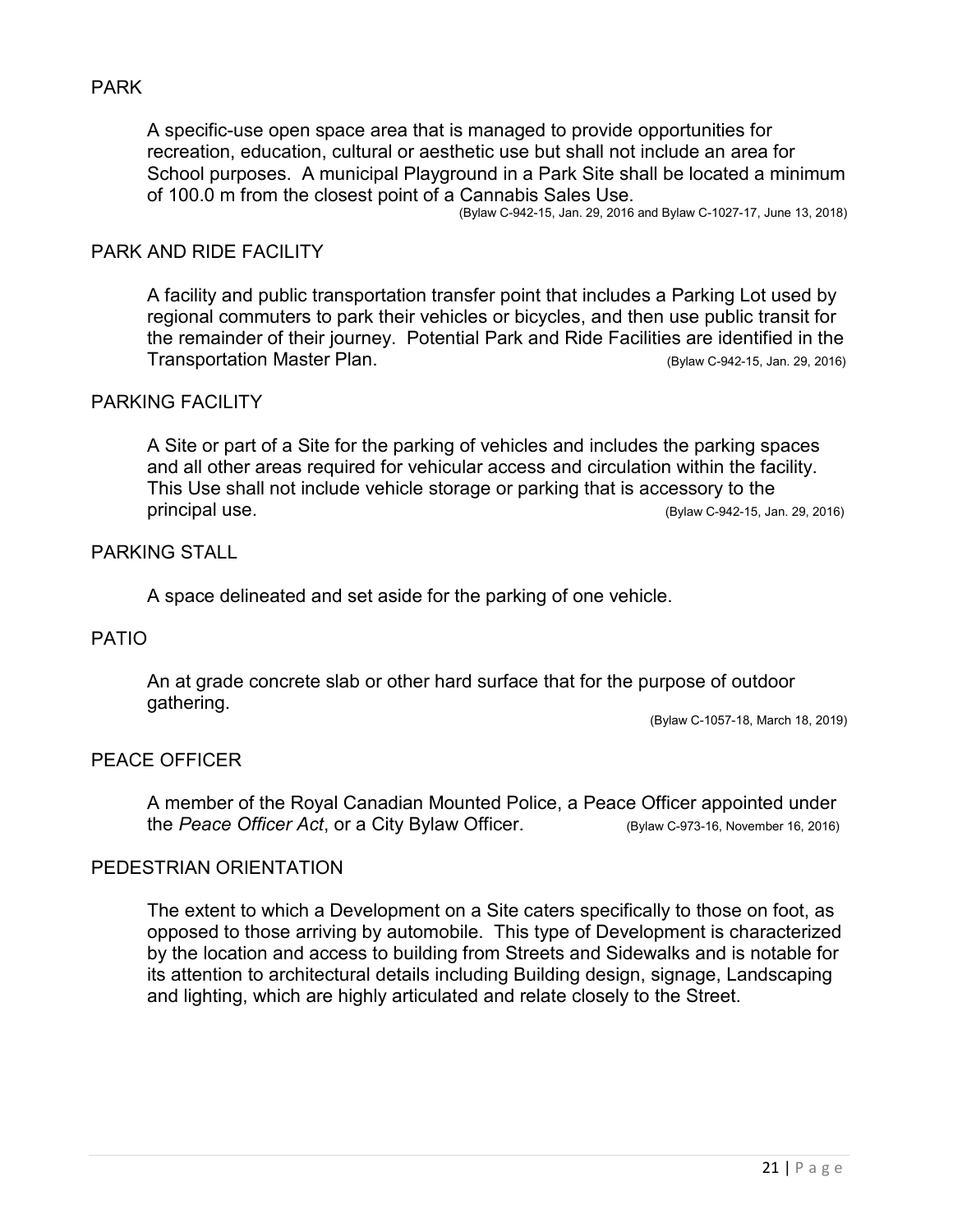### PERMITTED USE

A Use of land or Buildings or structures described in the District regulations of this Bylaw which conform to all applicable regulations this Bylaw and a Development Permit shall be issued by the Development Officer with or without conditions.

# PERSONAL SERVICE ESTABLISHMENT

A Development used for the provision of service to an individual. Such services may include those related to the cleaning and repair of personal effects or the care and appearance of the body and may include accessory Retail Sales. Typical uses include, but are not limited to tailors, hair salons, shoe repair shops, laundromats and dry cleaning services.

#### PIPELINE

As per the *Pipeline Act*, Pipeline:

A pipe used to convey a substance or combination of substances, including installations associated with the pipe, but does not include:

- (i) a pipe used to convey water other than water used in connection with:
	- (A) a facility, scheme or other matter authorized under the Oil and Gas Conservation Act or the Oil Sands Conservation Act; or
	- (B) a coal processing plant or other matter authorized under the Coal Conservation Act,
- (ii) a pipe used to convey gas, if the pipe is operated at a maximum pressure of 700 kilopascals or less, and is not used to convey gas in connection with a facility, scheme or other matter authorized under the Oil and Gas Conservation Act or the Oil Sands Conservation Act; or
- (iii) a pipe used to convey sewage.

### PLAYGROUND

An outdoor area dedicated to play structures for children.

(Bylaw C-1027-17, June 13, 2018)

# POST SECONDARY INSTITUTION

A publicly funded or subsidized university, college or technical institute established as per the *Post Secondary Learning Act.* (Bylaw C-900-15, Feb. 23, 2015)

#### PREMISE

An area on a Site or in a Building that is devoted to a specific Use or business.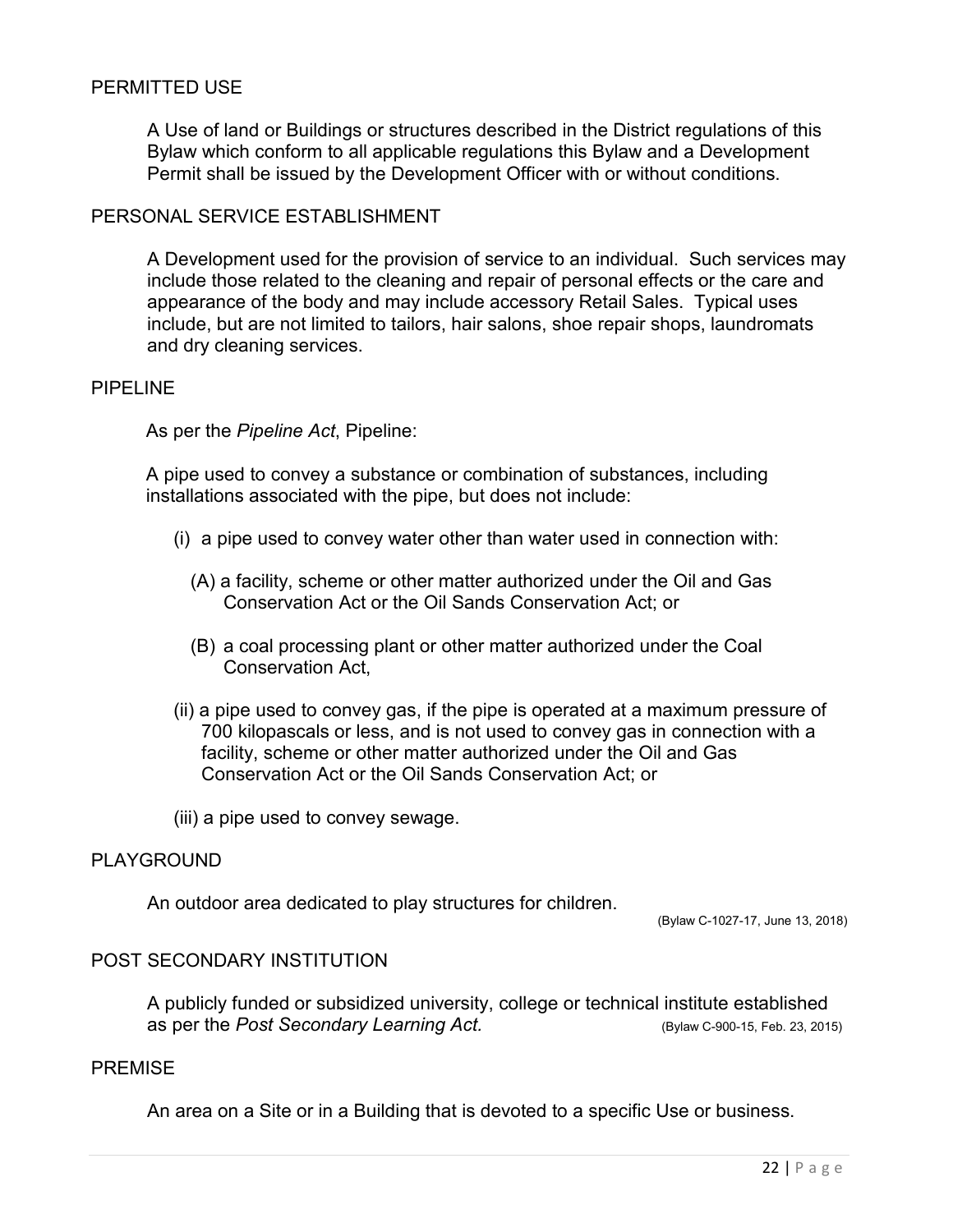# PRINCIPAL BUILDING

A Building which constitutes the primary purpose for which the Site is used and is the main Building among one or more Buildings on the Site. The Principal Building shall be determined by the Development Officer.

#### PRINCIPAL USE

The primary purpose for which a Building or Site is used in the opinion of the Development Officer.

### PRIVACY WALL

A structure that provides visual screening and is located on a balcony, deck or patio and does not include a fence, railing or a wall attached to an accessory building. (Bylaw C-981-16, Jan. 25, 2017) (Bylaw C-1057-18, March 18, 2019)

### PRIVATE CLUB

A Development used for social activities of members of non-profit groups or organizations, excluding On Site residence. Private Clubs may include room for eating, drinking and assembly. Private Clubs shall not allow for On Site Cannabis consumption.

(Bylaw C-1027-17, June 13, 2018)

### PRIVATE DEVELOPMENT

A Site which contains several dwellings that are situated along private roadways. (Bylaw C-1057-18, March 18, 2019)

#### PROFESSIONAL AND OFFICE SERVICES

A Development used for the provision of professional, management, administrative, consulting and financial services. Typical Uses include offices for lawyers, accountants, engineers, architects, real estate agents, insurance brokers, office support services, banks, loan offices, printing establishments, and janitorial firms.

#### PROJECTIONS

Those portions of a Building which extend horizontally beyond the Foundation of a Building, but are not constructed on the Foundation, and may include eaves, canopies, awnings, cornices, Balconies and uncovered Decks. An Accessory Building is not considered a Projection.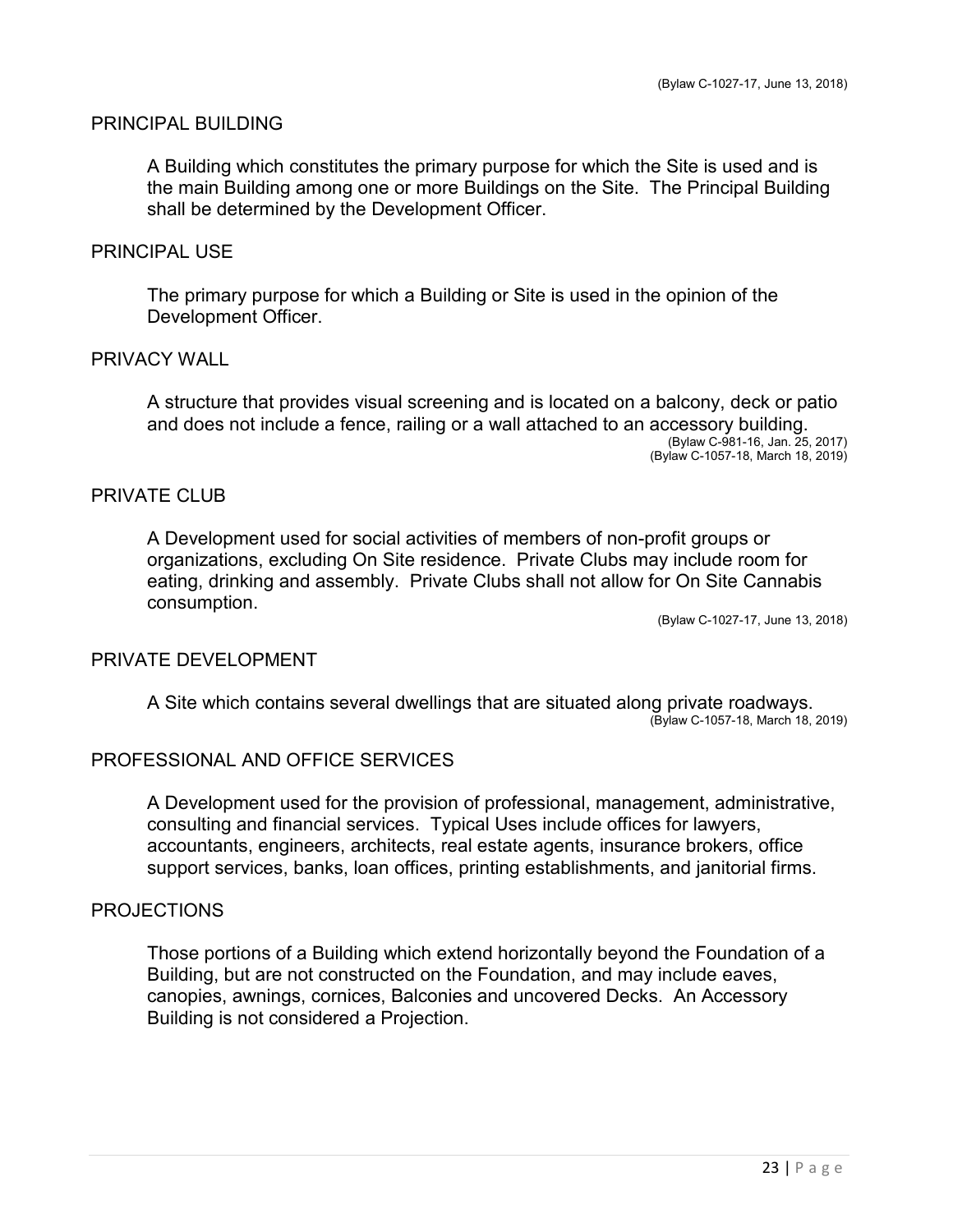# PUBLIC UTILITY BUILDING

A Building or Development used to provide a utility to the public, as per the *Municipal Government Act.* This shall not include offices. (Bylaw C-942-15, Jan. 29, 2016)

### PUBLIC LIBRARIES AND CULTURAL EXHIBITS

Development for the collection of literary, artistic, musical and similar reference materials in the form of books, manuscripts, recordings and films for public use; or a Development for the collection, preservation and public exhibition of works or objects of historical, scientific or artistic value. Typical Uses include libraries, museums and art galleries. Public Library Sites shall be located a minimum of 100.0 m from the closest point of a Cannabis Sales Use.

(Bylaw C-1027-17, June 13, 2018)

### RADIO ANTENNA

An accessory structure consisting of a device and its support structures designed to receive and transmit radio waves for limited commercial uses and non-commercial uses such as commercial fleet services and amateur radio operators. This definition does not include satellite dish antennas or communication towers. Examples include radio antennas used for commercial fleet dispatch and ham (or hobby) radio antennas. (Bylaw C-942-15, Jan. 29, 2016)

#### RECREATION

Leisure activities which may be active or passive in nature. Active recreation tends to require specific equipment and takes place in a prescribed location (e.g. soccer, baseball, hockey). Passive recreation tends to be less structured (e.g. walking, picnicking, nature observing).

### RECREATIONAL VEHICLE

A wheeled or wheel-less structure intended to be moved from one point to another; designed to provide temporary living quarters or used as a form of recreation or transportation, which may or may not be a motor vehicle itself. Typical examples are travel trailers, motor homes, boats, campers, snowmobiles and all-terrain vehicles.<br>(Bylaw C-1104-19, May 29, 2020)

# RECREATIONAL VEHICLE SALES AND RENTAL

Development used for the retail sale or rental of motorcycles, snowmobiles, tent trailers, boats, travel trailers or similar Recreational Vehicles or crafts, together with incidental maintenance services and sale of parts. This Use Class includes Recreational Vehicle dealerships, rental agencies and motorcycle dealerships.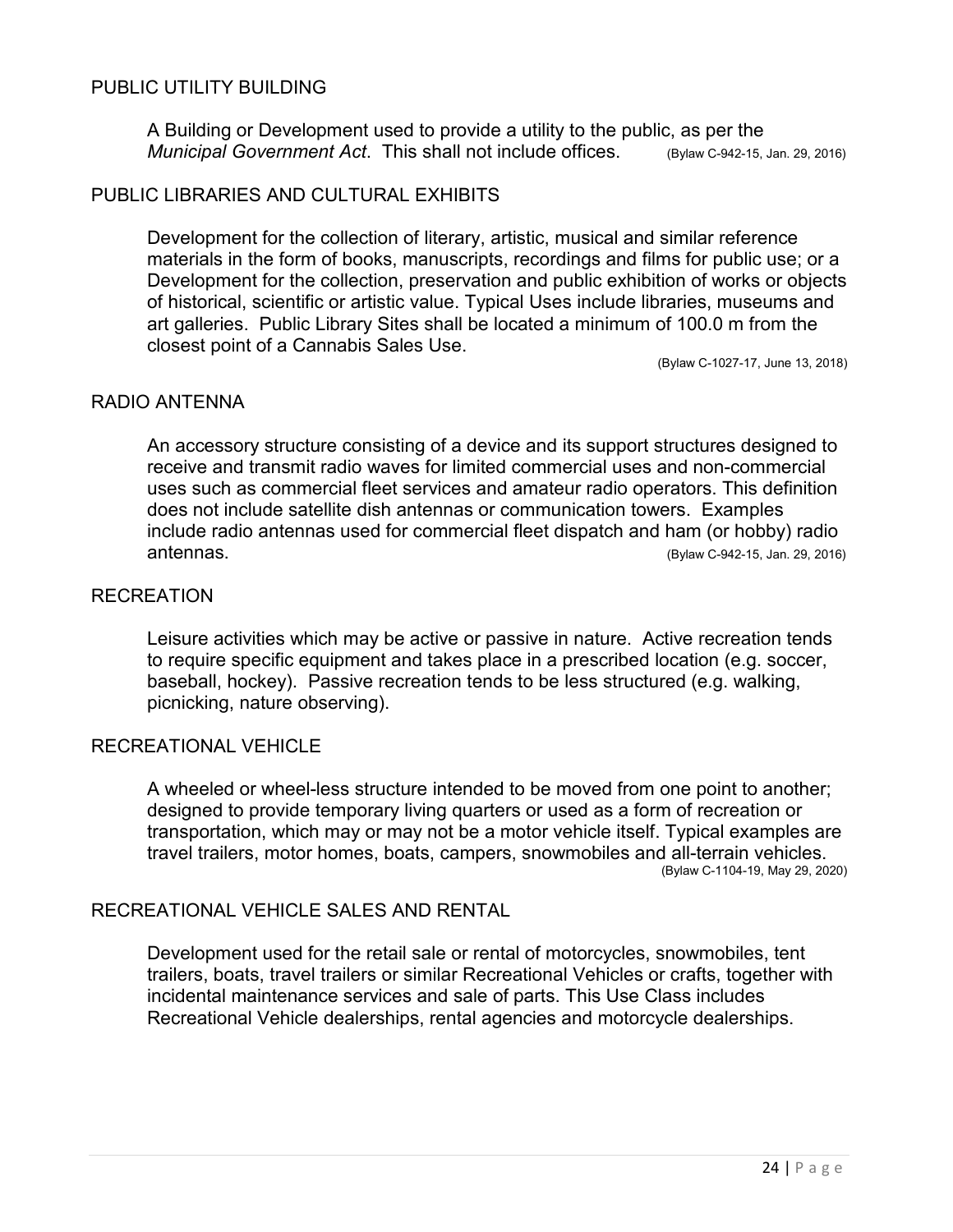# RECREATIONAL ESTABLISHMENT, COMMERCIAL

A Development intended to provide leisure services as part of a for-profit business. Uses may include bingo halls, pool halls, and bowling alleys and typically include Eating and Drinking Establishments as an Accessory Use. This shall not include casinos.

# RECREATIONAL ESTABLISHMENT, INDOOR

A Development intended to provide sports or recreational activities within an enclosed Building and the related Accessory Buildings for the users of the facility. This does not include Commercial Recreational Establishments. Typical Uses are athletic or health clubs, studios for sports/fitness classes, arenas, swimming pools and gymnasium facilities. Recreational Establishment, Indoor Uses that are publicly owned or operated shall be located a minimum of 100.0 m from the closest point of a Cannabis Sales Use.

(Bylaw C-1027-17, June 13, 2018)

### RECREATIONAL ESTABLISHMENT, OUTDOOR

A Development intended to provide structure for sports or leisure activities, including the related accessory Developments for the users of the facility. Typical Uses include sports fields, playgrounds, skating rinks, tennis courts and spray parks. Recreational Establishment, Outdoor shall be located a minimum of 100.0 m from the closest point of a Cannabis Sales Use.

(Bylaw C-1027-17, June 13, 2018)

# RECYCLING TRANSFER DEPOT

Development used for temporary storage of bottles, cans, newspapers and similar household goods for reuse, either as a Principal Use or as an Accessory Use on a Site.

### REGISTERED OWNER

- (a) In the case of land owned by the Crown in Right of Alberta or the Crown in Right of Canada, the Minister of the Crown having the administration of the land.
- (b) In the case of any other land:
	- (i) The purchaser of the fee simple estate in the land under an agreement for sale that is the subject of a caveat registered against the certificate of title in the land and any assignee of the purchaser's interest that is the subject of a caveat registered against the certificate of title; or
	- $(ii)$  In the absence of a person described in paragraph  $(i)$  above, the person registered under the Land Titles Act as the owner of the fee simple estate in the land.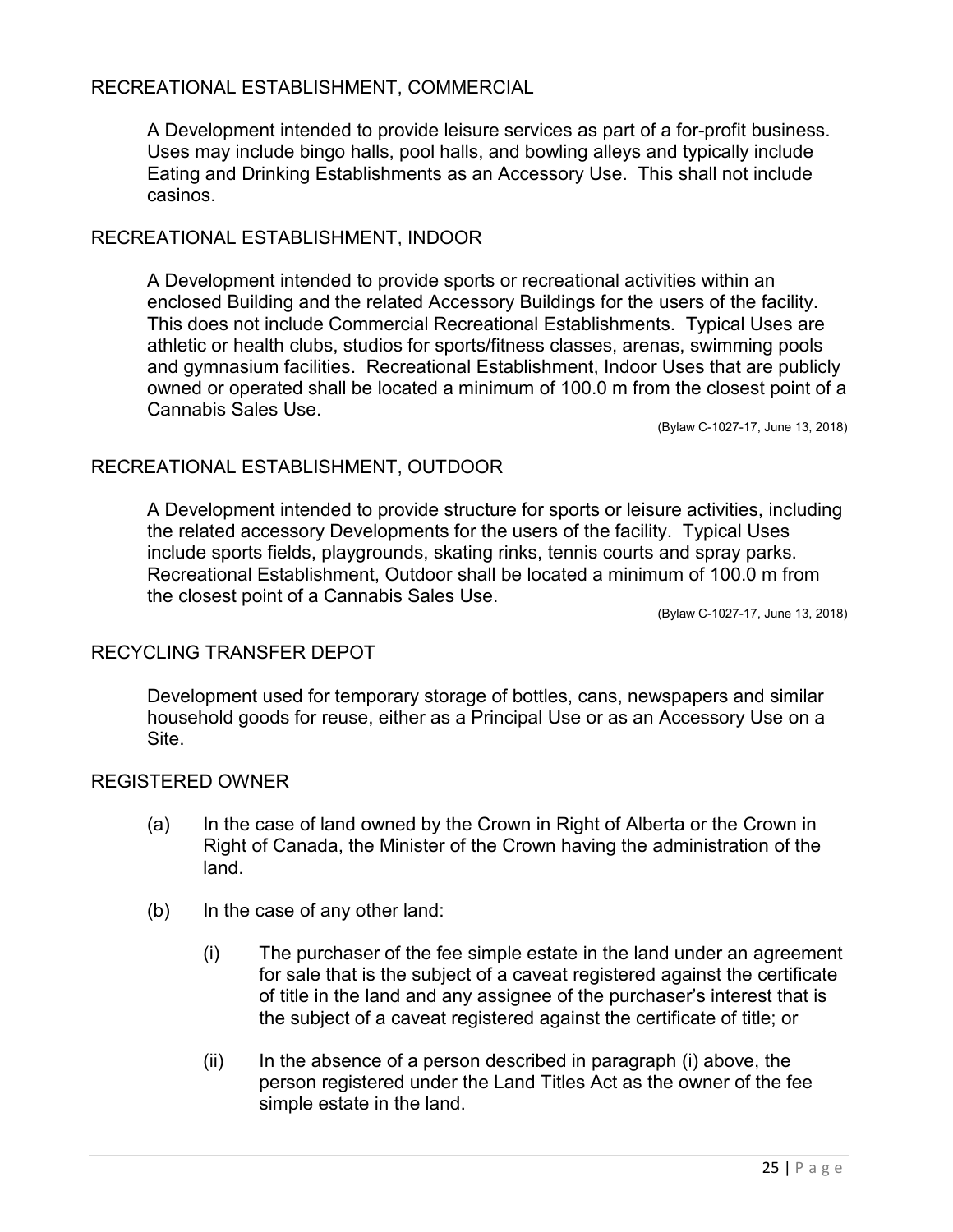### RELIGIOUS ASSEMBLY

A Development used for religious worship and related religious, philanthropic or social activities and includes Accessory rectories, manses, meeting rooms, food preparation and service facilities, classrooms, dormitories and other Buildings. Typical Uses include churches, chapels, mosques, temples, synagogues, parish halls, convents and monasteries.

### RELIGIOUS ASSEMBLY, INCUBATION

A Development used for religious worship and related religious, philanthropic or social activities and includes meeting rooms located in an industrial district on a temporary basis, for a period of not more than three years. This use does not include Schools, accessory rectories, food preparation and service facilities, or dormitories. (Bylaw C-939-15, Jan. 29, 2016)

#### REPAIR SERVICES

Development used for the provision of repair services to goods, equipment and appliances normally found within the home. This Use includes radio, television and appliance repair shops, furniture refinishing and upholstery shops. This Use does not include Service Stations or Gas Bars.

#### RETAIL SALES

A Development up to 3000.0  $m<sup>2</sup>$  used for the sale of consumer goods in an enclosed building, including such items as groceries, clothing and footwear, electronics, furniture and appliances, hardware supplies, household goods, printed matter, confectionary, pharmaceuticals, personal care items and office supplies. Retail Sales does not include Retail Sales, Industrial; Retail Sales, Major; Alcohol Sales, Major; Alcohol Sales, Minor; or Gas Bars; or Cannabis Sales.

(Bylaw C-999-17, Aug. 14, 2017 and Bylaw C-1027-17, June 13, 2018)

### RETAIL SALES, INDUSTRIAL

A Development used for the sale of goods required for commercial or industrial use, including such items as pipes, cables, specialized tools, agricultural supplies, electrical equipment, gauges and instruments, safety equipment, or fabrication supplies. Supplies for sale may be stored outdoors.

#### RETAIL, MAJOR

A Retail Sales Development in excess of  $3000.0$  m<sup>2</sup>. Major Retail may contain Uses that are Accessory to the Principal Use.

(Bylaw C-999-17, Aug. 14, 2017)

#### RETAINING WALL

A stabilizing feature constructed to hold back or support an earthen bank.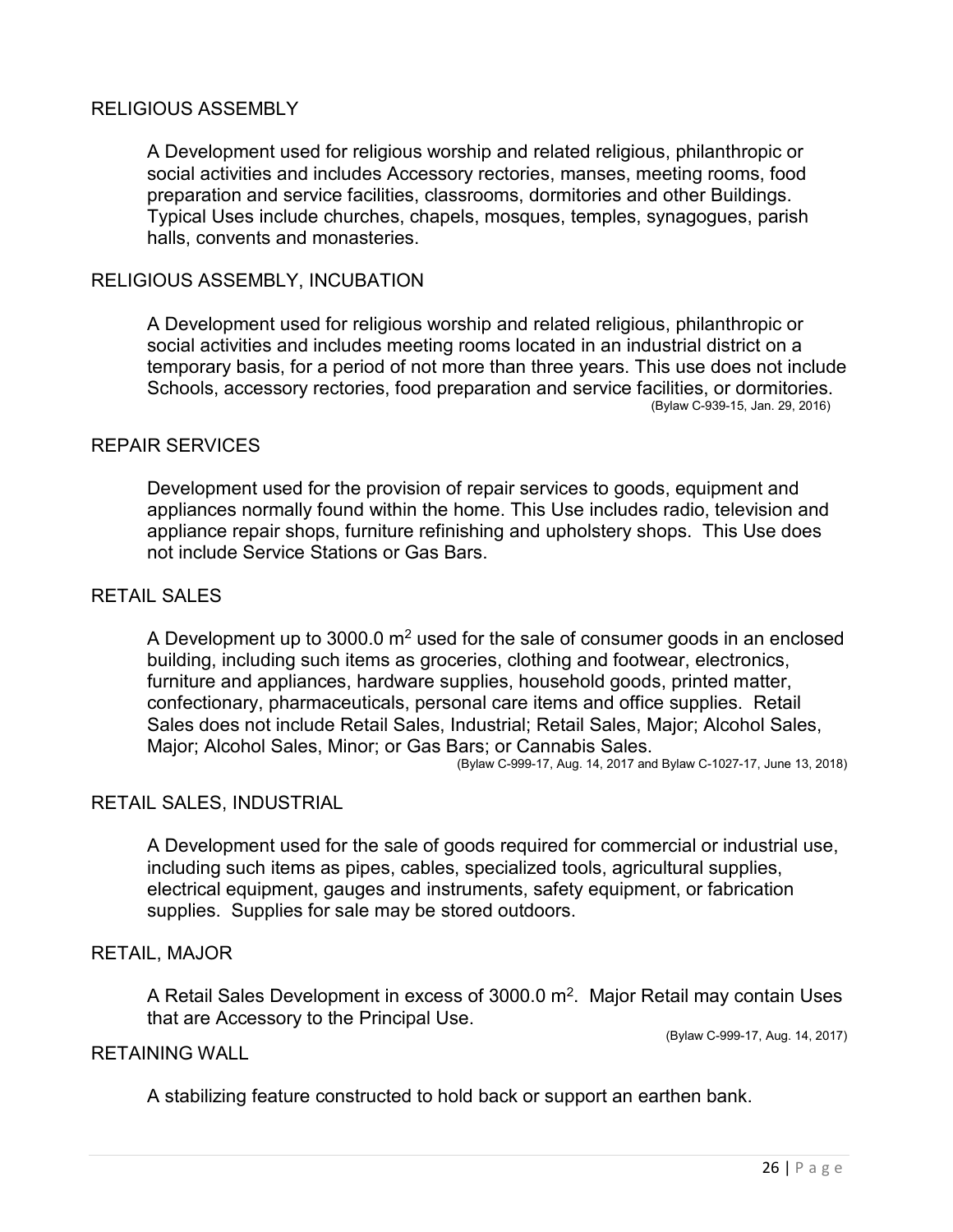### ROW HOUSING

A Development of three or more Dwellings joined in whole or in part at the side only, with no Dwelling being placed over another in whole or in part. Each Dwelling shall be separated from the one adjoining, where they are adjoining, by a vertical wall which is insulated against sound transmission. Each Dwelling shall have separate, individual, and direct access to Grade. This Use Class shall not include Multi-Unit Dwellings.

### ROW HOUSING DEVELOPMENT

A Site which contains several Row House groupings that are situated along private roadways. The maximum number of Row Housing units that can be consecutively attached is six.

### ROW HOUSING, STACKED

Row Housing development except that Dwellings may be arranged one over the other, with a maximum of two units stacked vertically. Each Dwelling shall have separate and individual access, not necessarily directly to Grade, provided that no more than two Dwellings may share one access to Grade.

### ROW HOUSING, STREET ORIENTED

Row Housing which fronts onto a Street and where vehicle access to the Site is typically from the Alley. The maximum number of Row Housing units that can be consecutively attached is six.

### SALES CENTRE

A Temporary Building erected or moved onto a Site to provide information about the type of Development occurring on the Site or in other parts of a Development area. (Bylaw C-942-15, Jan. 29, 2016)

# SALVAGE YARD

A Development that recovers or reclaims any goods or property considered damaged, discarded, condemned or abandoned for reuse, repair, or scrapping.

#### **SCHOOL**

A publicly or privately supported or subsidized Development used for education operated by a School Board for any or all of Kindergarten to Grade 12, as per the School Act. School Sites shall be located a minimum of 100.0 m from the closest point of a Cannabis Sales Use.

(Bylaw C-1027-17, June 13, 2018)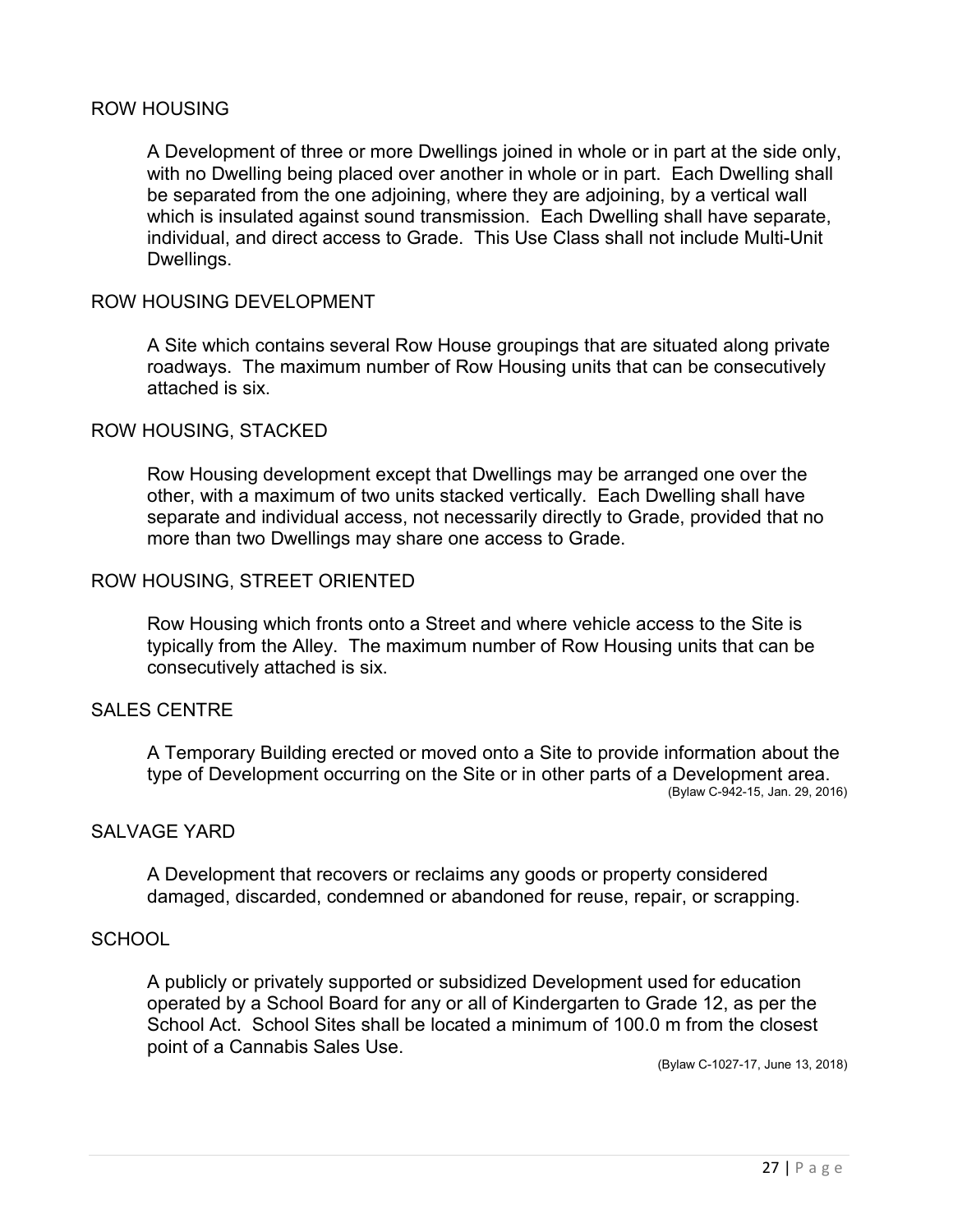# SECONDARY SUITE

Development consisting of a Dwelling located within, and Accessory to, a structure in which the Principal Use is Single Detached Dwelling or other residential use as defined in a Direct Control District. A Secondary Suite has cooking facilities, food preparation, sleeping and sanitary facilities which are physically separate from those of the Principal Dwelling within the structure. A Secondary Suite also has an entrance separate from the entrance to the Principal Building, either from a common indoor landing or directly from the side or rear of the structure. This Use Class includes the Development or conversion of basement space or above-grade space to a separate Dwelling, or the addition of new floor space for a Secondary Suite to an existing Single Detached Dwelling. This Use Class does not include Garage Suite and Garden Suite.

(Bylaw C-1139-20 – Feb. 19, 2021)

### SEMI-DETACHED DWELLING

A Building containing not more than two Dwellings sharing a common wall or structural feature, but with each Dwelling located on a separate Site.

### SERVICE STATION

A Development used for the sale of fuels and other automotive fluids and accessories for motor vehicles and may include the servicing or repairing of motor vehicles or towing service dispatch as Accessory Uses.

### **SETBACK**

A minimum distance measured perpendicular to the Site line specified in the land use provisions of this Bylaw that Development, structures or uses must be from Site lines, Streets or Utility rights-of-way. The minimum horizontal distance measured perpendicularly from the nearest point of the exterior wall of a Building or specified portion thereof, to the property line, excluding Corner cuts. (Bylaw C-900-15 – Feb. 23, 2015)

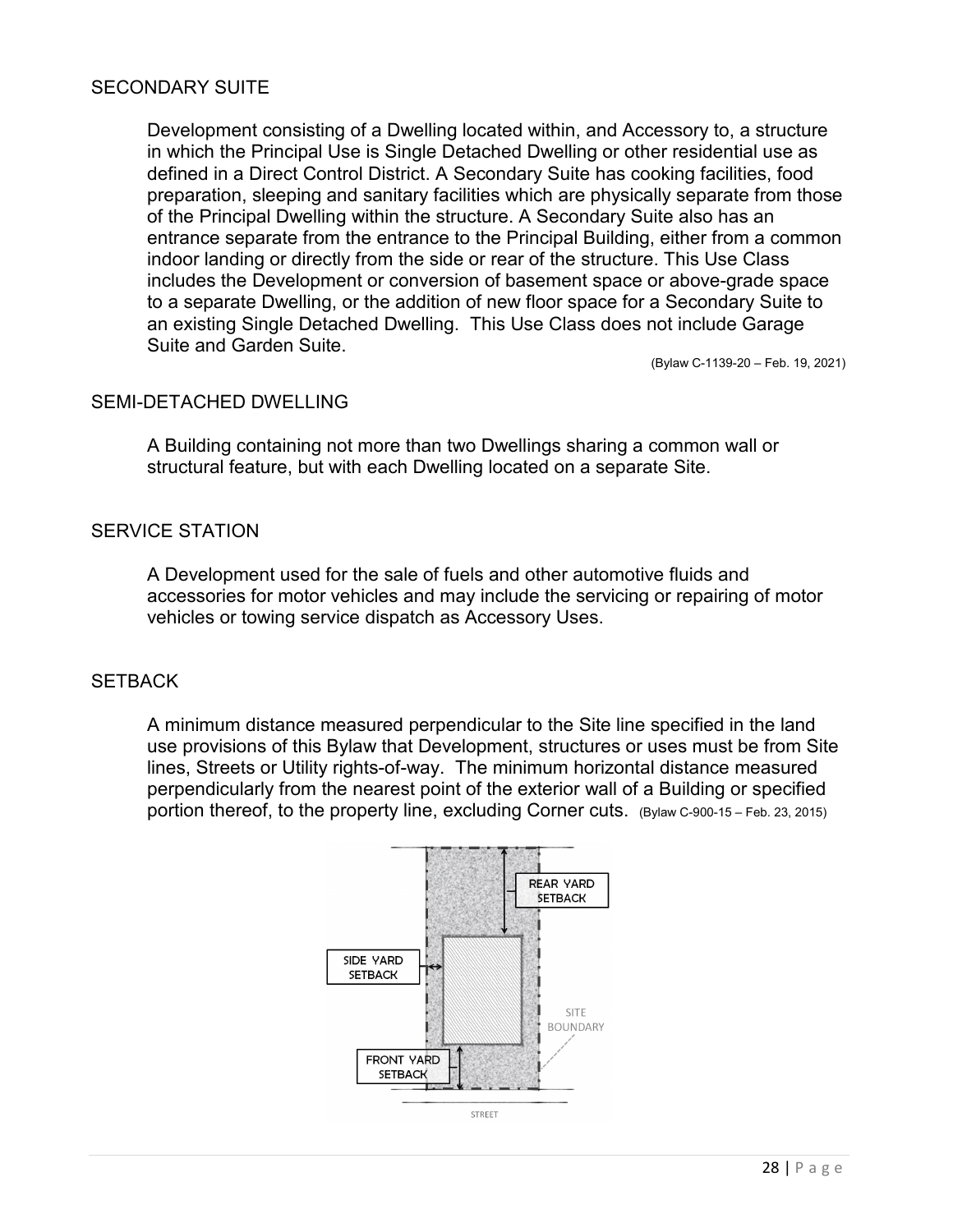# SETBACK, DEVELOPMENT

A required Setback from the property line to any Development on a Site, including Accessory Buildings, fencing, Hard Surfacing or Landscaping for personal use. A Development Setback area is intended to act as a buffer between uses, and is applied in addition to any other Setbacks described in the District regulations. A Development Setback must be Graded and Landscaped with sod; additional Landscaping is permitted where it is not intended for personal use.

# SHOW HOME

A permanent, unoccupied, residential Dwelling which is constructed for the Temporary Use of displaying to the public the type or character of Dwellings to be constructed in other parts of the same Development area. Show Homes may contain offices for the sale of other Sites or Dwellings in the area.

### SIDEWALK

A designated pathway which forms part of the Street right-of-way or pedestrian circulation system of a Development.

### SINGLE DETACHED DWELLING

A Building comprised of one Dwelling on a Site.

## **SITE**

A division of land legally described as one entity on one certificate of title. A Site may also be referred to as a lot.

# SITE AREA

The total land area of a Site.

### SITE, CORNER

A Site at the intersection of two or more Streets other than Alleys and shall include a Site that is bordered by two Streets that meet but do not intersect.

(Bylaw C-942-15, Jan. 29, 2016)

### SITE COVERAGE

The combined area of all Buildings or structures on a site measured at the approved Grade and expressed as a percentage of the total Site area. Site coverage shall not include any allowed Projections, Hard Surfacing, or Decks that are less than 0.6 m above Grade.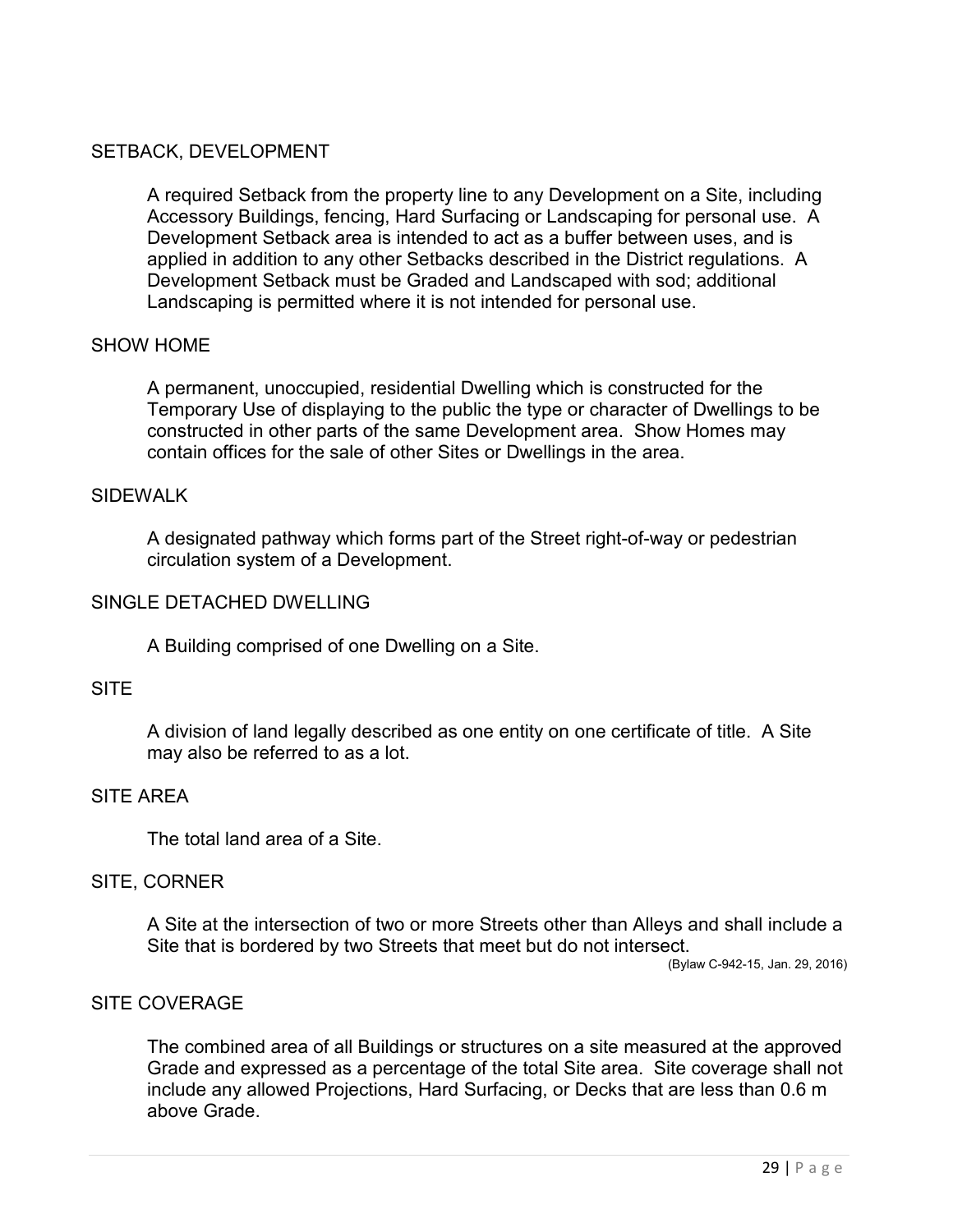# SITE DEPTH

The shortest distance between the front and rear Site boundaries.

### SITE LINE

A boundary delineating the edge of a Site.

### SITE WIDTH

The shortest distance between the side boundaries of a Site, unless otherwise stated in this Bylaw. For irregular and pie-shaped Sites, the minimum Site Width shall be measured 9.0 m back from the front property line, other than on street bump-outs or 'eyebrows'.

### SOLAR COLLECTOR

Any device used to collect sunlight that is part of a system used to convert radiant energy from the sun into thermal or electrical energy.

### SPECIAL CARE FACILITY

An institutional Development used to provide residential care including meals, sleeping accommodation and incidental care to residents where the maximum occupancy exceeds seven residents. Typical Uses include nursing homes, auxiliary hospitals, respite care facilities and shelters.

### SPECIFIED ACT

Actual or simulated acts of bestiality, buggery, cunnilingus, defecation, fellatio, masturbation, sexual bondage, sexual intercourse, urination, or the sexual bonding, sexual flagellation, sexual mutilation, sexual maiming, sexual murder or sexual torture of one or more human beings or animals.

### SPECIFIED BODY AREA

In the case of all human beings, the pubic perineum areas and the buttocks; additionally, in the case of a female human being, the breasts.

### STADIUM

A Development containing an athletic field and a constructed spectator area primarily used for sporting events. The Building may be enclosed or have an open air design.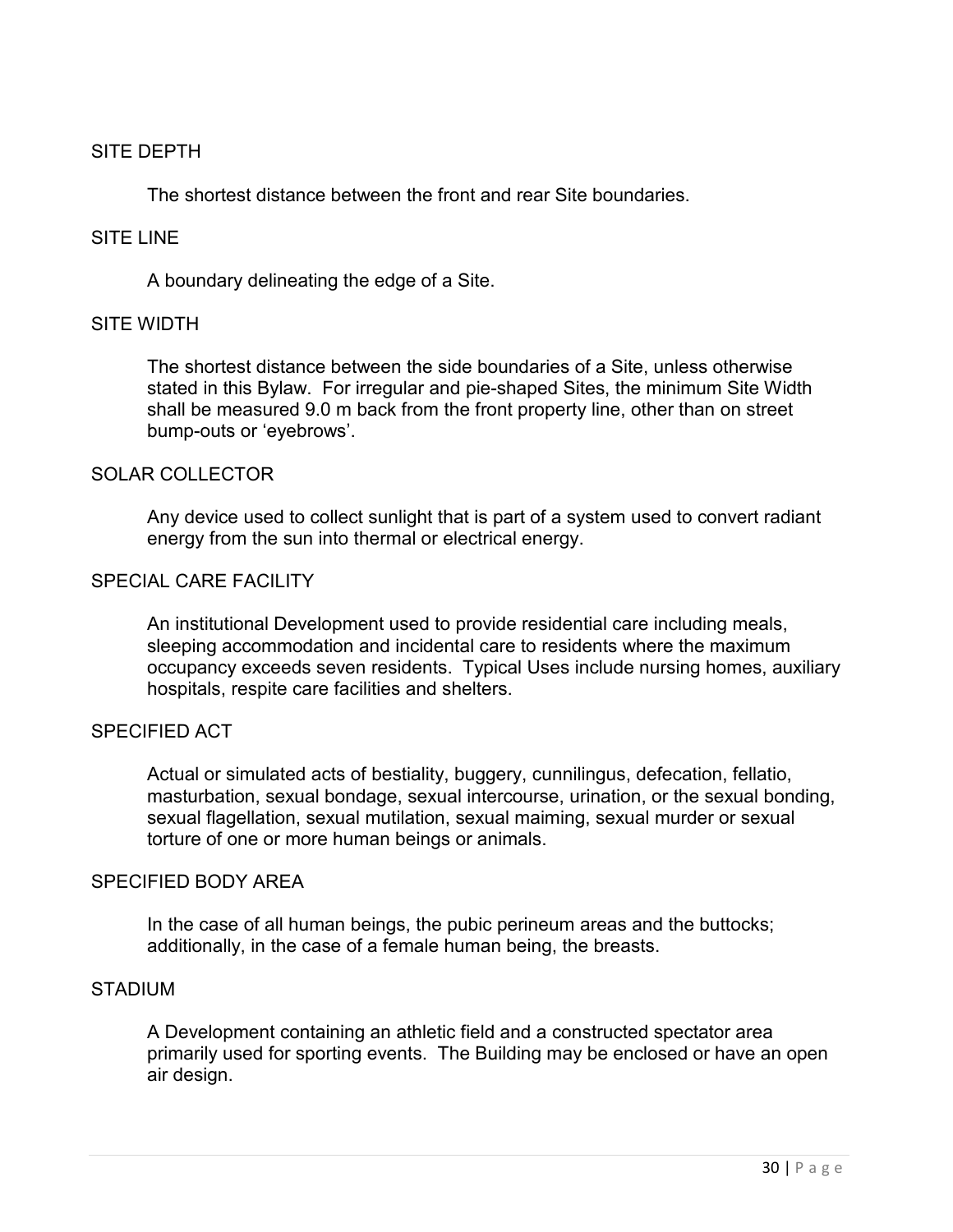# STATUTORY PLAN

A Municipal Development Plan, Intermunicipal Development Plan, Area Structure Plan or Area Redevelopment Plan adopted pursuant to the *Municipal Government Act*.

# **STOREY**

That portion of a Building which is situated between the top of any floor and the top of the floor above it, or the ceiling if there is no floor above. If the top of the floor directly above a basement is more than 1.8 m above Grade, the basement shall be considered a Storey.

# STOREY, HALF

A Half Storey is the living space contained under a peaked roof.



# STREET

That part of road right-of-way designed for vehicular traffic as prescribed by the City's Engineering Standards. This does not include an Alley.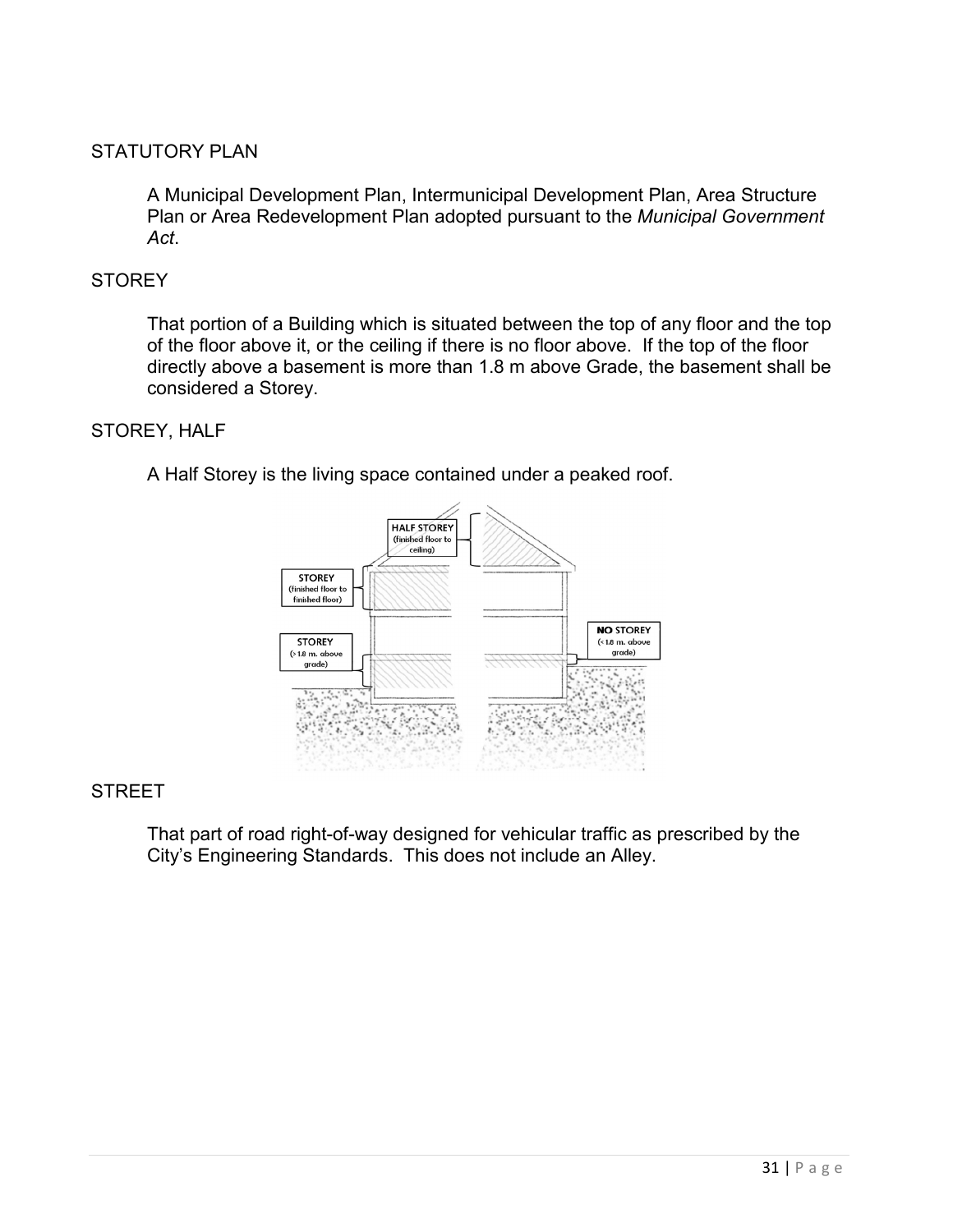

# **STRIPPING**

Any activity that removes or significantly disturbs vegetated or otherwise stabilized soil surfaces, including clearing and grubbing operations.

# SUBDIVISION AND DEVELOPMENT APPEAL BOARD

A board appointed pursuant to the *Municipal Government Act*.

# SUBSEQUENT OFFENCE

An offence committed by a person after that person has already been convicted of the same offence or has voluntarily paid a fine for the same offence.

(C-973-16, November 16, 2016)

# SURVEILLANCE SUITE

A Dwelling or a Manufactured Home used solely to accommodate a person or persons related as family, or an employee, whose function is to provide surveillance, maintenance and/or security for a Development. The Surveillance Suite shall form part of the Development with which it is associated and clearly be an Accessory Use of the Site on which it is located. (Bylaw C-942-15, Jan. 29, 2016)

# TEMPORARY BUILDING OR USE

A Building or Use that is permitted to exist or operate for a period of time determined by the Development Officer. A temporary Development Permit is issued for a maximum of 365 days, after which time the Development Permit may be extended or re-issued at the discretion of the Development Officer.

### THEATRE

A Development devoted to the showing of motion pictures or presentations of live entertainment to an audience, excluding any Adult Entertainment.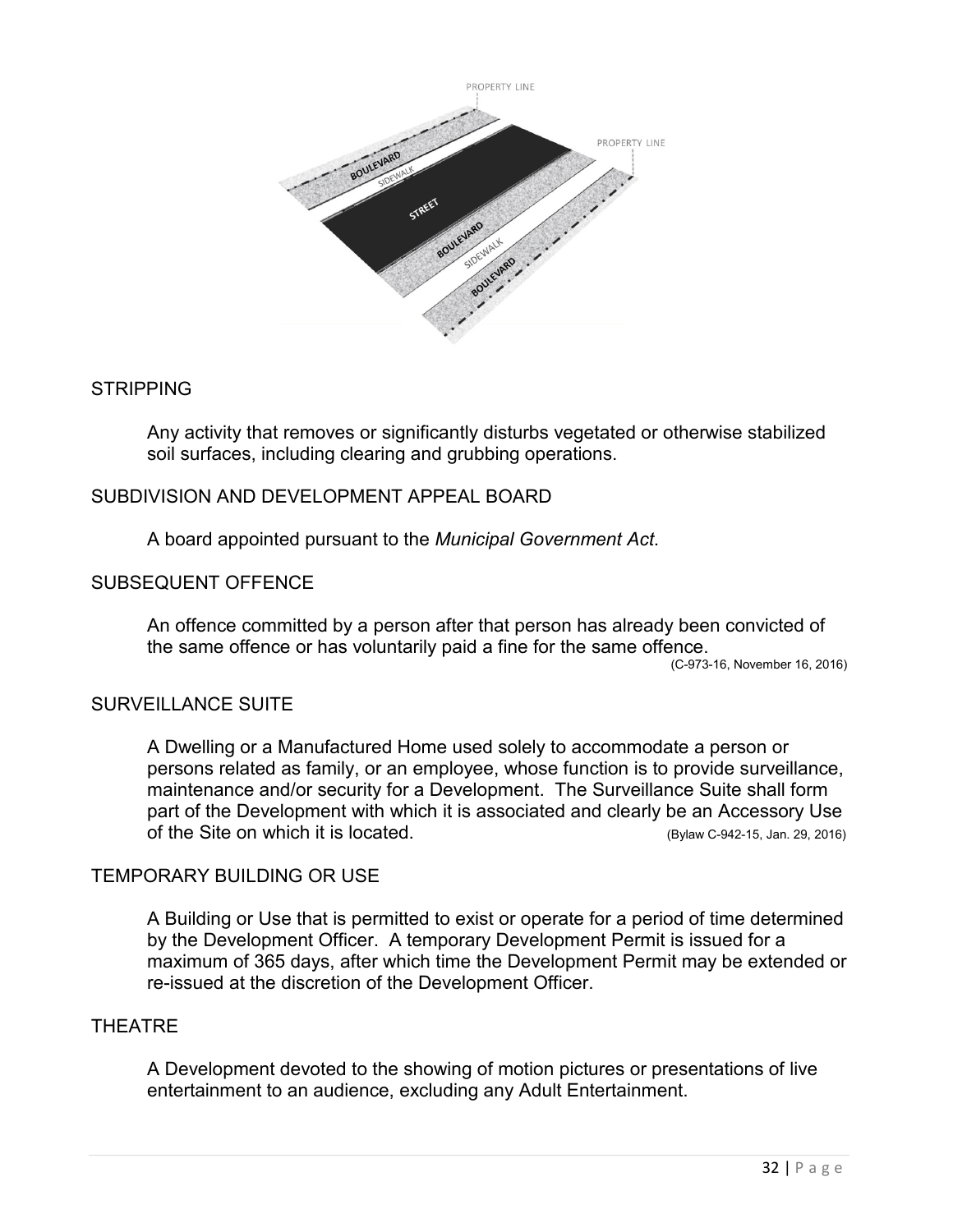# TOPSOIL PROCESSING

A land Use that includes the stockpiling and screening of soil, which may be brought to a Site from other locations, or be processed on the same Site from which it is removed, and may also include the sale of topsoil and related products. This Use shall not include topsoil stockpiling, grading or removal which is a usual stage of Site development.

# TRANSIT TRANSFER CENTRE

A convenient focal point for several bus routes to connect and allow transfer activities by passengers. Transit Transfer Centres can be standalone facilities, or can include Park and Ride facilities, or can be integrated into higher density land Uses to access the higher ridership potential. (Bylaw C-942-15, Jan. 29, 2016) **TURFGRASS** 

Turfgrass means various grass species that are grown as a ground cover to form a lawn.

(Bylaw C-1104-19, May 29, 2020)

### USE

The purpose or function of land or Buildings as determined by the Development Officer.

### **UTILITY**

The components of any public utility system usually contained within an easement or Utility right of way.

### VIOLATION TICKET

A violation ticket as defined in the *Provincial Offences Procedure Act*.

(C-973-16, November 16, 2016)

### WHOLESALE ESTABLISHMENT

A Development which buys and sells merchandise to and from retailers, to industrial, commercial, institutional or professional business users, or to other wholesalers.

### WIND ENERGY SYSTEM (SMALL)

Means a wind energy conversion system consisting of a wind turbine, a tower or vertical axis turbines designed to capture updrafts, and associated control or conversion electronics, which has a rated capacity that does not exceed the allowable rated capacity of 1 kW and which will be used primarily to reduce On Site consumption of Utility power.

# **XERISCAPING**